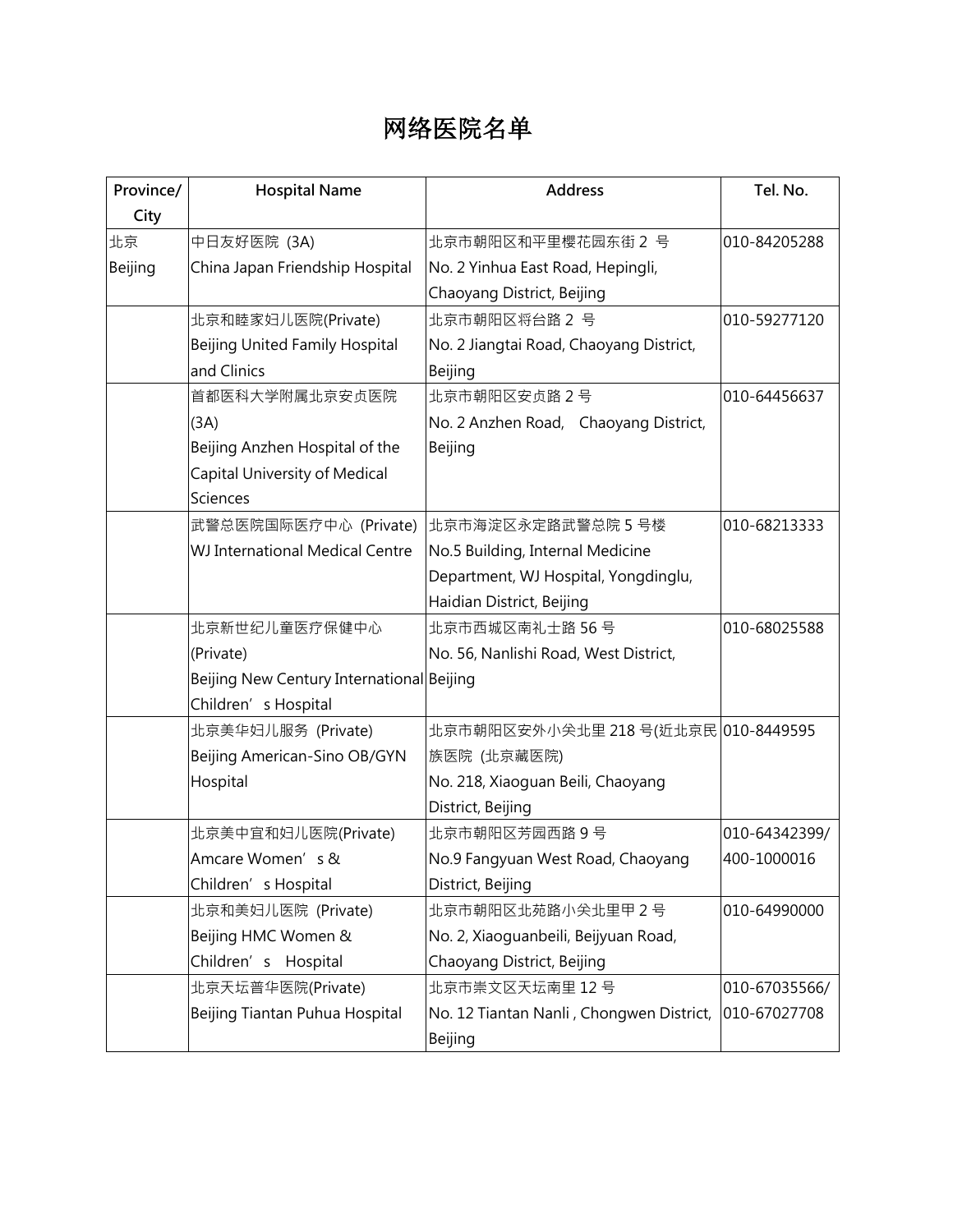|          | 北京语言大学医院 (Private)                 | 北京市海淀区学院路 15号                                                               | 010-82303562 |
|----------|------------------------------------|-----------------------------------------------------------------------------|--------------|
|          | The Hospital of Beijing Language   | No. 15, Xueyuan Road, Haidian District,                                     |              |
|          | and Culture Hospital               | Beijing                                                                     |              |
|          | 北京英智眼科医院 (Private)                 | 北京市朝阳区潘家园南里 12号潘家园大厦                                                        | 010-67715558 |
|          | Beijing Itech Eye Hospital         | Panjiayuan Plaza, No. 12, Panjiayuan                                        |              |
|          |                                    | Nanli, Chaoyang District, Beijing                                           |              |
|          | 首都医科大学附属北京友谊医院                     | 北京市宣武区永安路 95号                                                               | 010-63014411 |
|          | (3A)                               | Yong An Road No.95; Xuan Wu, Beijing.                                       |              |
|          | Beijing Friendship Hospital        |                                                                             |              |
|          | 北京明德医院 (Private)                   | 北京市朝阳区酒仙桥北路9号                                                               | 010-59850333 |
|          | <b>Beijing Oasis International</b> | No. 9, Jiuxiangiao Bei Lu, Chaoyang                                         |              |
|          | Hospital                           | District, Beijing                                                           |              |
|          | 北京麦瑞骨科医院 (Private)                 | 北京市朝阳区北苑路甲1号                                                                | 010-64479999 |
|          | Mary's Orthopedic Hospital         | No.1 Beiyuan Road, Chaoyang District,                                       |              |
|          | Beijing                            | Beijing                                                                     |              |
|          | 北京燕化医院 (2A)                        | 北京市房山区燕山迎风街 15号                                                             | 010-69341660 |
|          | Beijing Yanhua Hospital            | 15 Yanshan Ying feng Street,, Fang Shang                                    |              |
|          |                                    | District, Beijing                                                           |              |
|          | 北京庇利积辰诊所 (Private)                 | 北京朝阳区日坛东路 7号                                                                | 010-85629998 |
|          |                                    | Bayley & Jackson Medical Center   No. 7 Ritan East Road, Chaoyang District, |              |
|          |                                    | Beijing                                                                     |              |
|          | 北京恒和中西医结合医院(Private)               | 北京市东城区西总布胡同46号明阳国际中                                                         | 400-010-6160 |
|          | Beijing Henghe Integrative         | 心C座                                                                         |              |
|          | Medicine Hospital                  | Block C, No. 46, Xi Zong Bu Hu Tong, East                                   |              |
|          |                                    | District, Beijing                                                           |              |
|          | 善方医院                               | 北京市朝阳区工体北路 13 号院世茂国际中心 1  010-6413 6688                                     |              |
|          | Sanfine International Hospital     | 号楼 401-2, 100027                                                            |              |
|          |                                    | Room 401-2, No.1 Building of Shimao                                         |              |
|          |                                    | International Center, No.13                                                 |              |
|          |                                    | Gongti North Road, Chaoyang District,                                       |              |
|          |                                    | Beijing, 100027                                                             |              |
| 上海       | 复旦大学附属华东医院 (3A)                    | 上海市延安西路 221 号                                                               | 021-62483180 |
| Shanghai | Huadong Hospital Affiliated to     | No.221 Yan' anxi Road, Shanghai                                             |              |
|          | <b>Fudan University</b>            |                                                                             |              |
|          | 上海第一妇婴保健院 (3A)                     | 上海市静安区长乐路 536号                                                              | 021-54035206 |
|          | Shanghai First Women's and         | No. 536, Changle Road, Jingan District,                                     |              |
|          | Children' s Hospital               | Shanghai                                                                    |              |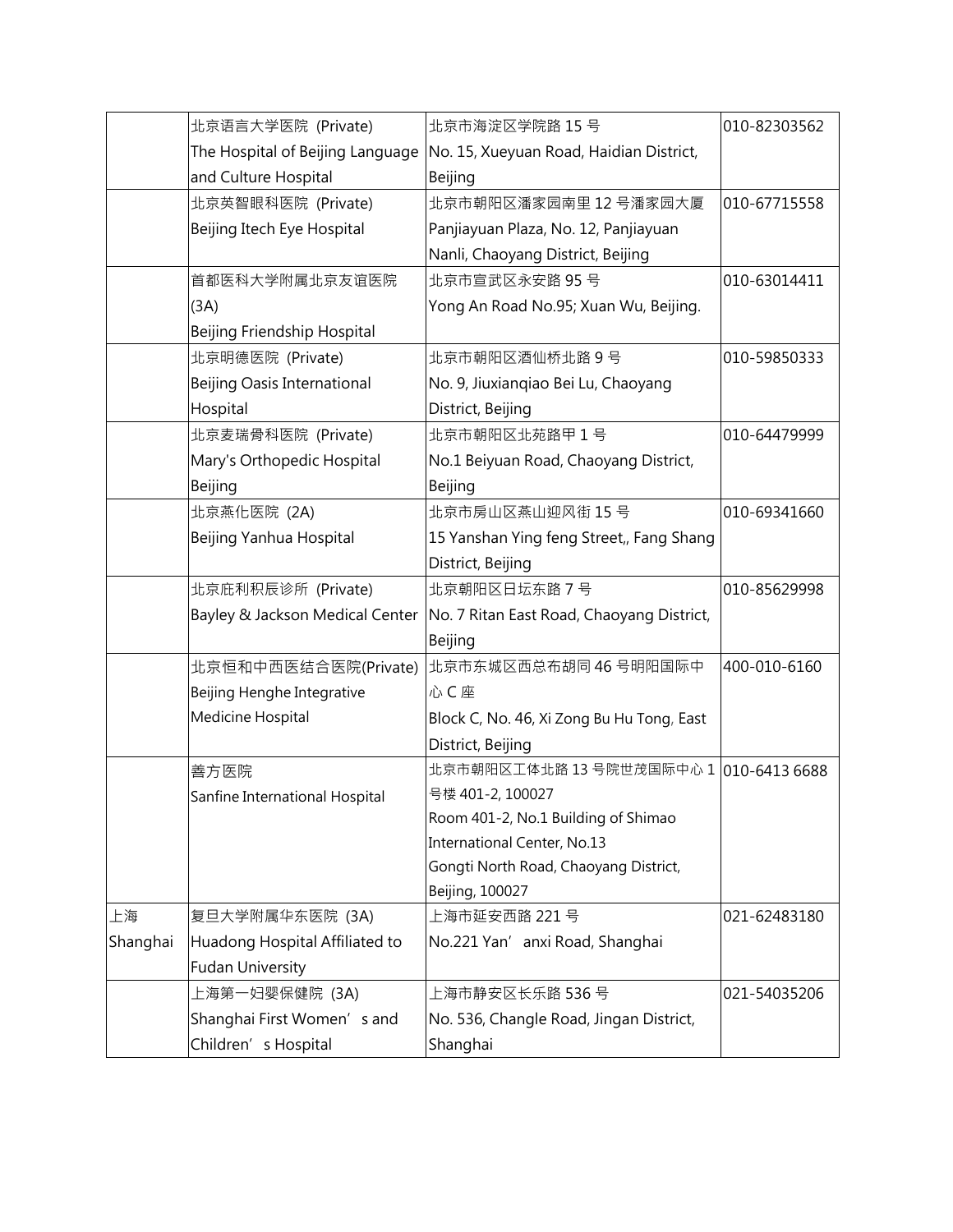| 上海美华妇产(PRIVATE)                  | 门诊部:上海华山路 800 弄丁香公寓 6 号裙楼  021-6210 2299                            |               |
|----------------------------------|---------------------------------------------------------------------|---------------|
| American-Sino                    | 3 楼                                                                 |               |
| OB/GYN/Pediatrics service        | 3/F, Block 6, Clove Apartment, 800                                  |               |
|                                  | HuaShan Road, Shanghai                                              | 021-62493246/ |
|                                  | 住院部: 上海乌鲁木齐中路 12 号华山医院综                                             | 021-52887240  |
|                                  | 合楼 14 楼                                                             |               |
|                                  | 14/F, Complex Building, HuaShan                                     |               |
|                                  | Hospital, 12 WuLuMuQi Zhong Road,                                   |               |
|                                  | Shanghai                                                            |               |
| 复旦大学附属华山医院(3A)                   | 上海市乌鲁木齐中路 12号                                                       | 021-52889999  |
| Huashan Hospital affiliated to   | No. 12 Wulumuqi Middle Road, Shanghai                               |               |
| <b>Fudan University</b>          |                                                                     |               |
| 复旦大学附属华山医院东院 (3A)                | 上海市浦东新区红枫路 525号                                                     | 021-38719999  |
|                                  | Hua Shan Hospital Pudong Fudan 525 Hongfeng Road, Pudong, Shanghai, | ext. 2803     |
| University                       | China, 201206                                                       |               |
| 上海市第一人民医院(3A)                    | 北部: 上海市虹口区海宁路 100号, 200080                                          | 021-63240090  |
|                                  | Shanghai First People's Hospital North Branch: No.100 Haixiao Road, |               |
|                                  | Hongkou District, Shanghai, 200080                                  | 021-63240090  |
|                                  | 南部: 上海市新松江路 650号, 201620                                            |               |
|                                  | South Branch: No.650 New Songjiang                                  |               |
|                                  | Road, Shanghai, 201620                                              |               |
| 上海新瑞医疗中心(卢湾)                     | 卢湾区淡水路 170号3楼                                                       | 021-64055788  |
| (Private)                        | 3 Floor, 170 Danshui Rd                                             |               |
| Shanghai Parkway Health          |                                                                     |               |
| International Medical and        |                                                                     |               |
| Surgical Center                  |                                                                     |               |
| 复旦大学附属儿科医院 (3A)                  | 上海市闵行区万源路 399 号                                                     | 021-64931923  |
| Children's Hospital of Fudan     | No. 399 Wanyuan Lu, Min Hang District,                              |               |
| University                       | Shanghai                                                            |               |
| 上海我立德医院 (Private)                | 上海市杨浦区市光一村 106号                                                     | 021-61179900  |
| Shanghai Wooridul International  | No.106 Shiguangyicun Yangpu District,                               |               |
| Spine Hospital                   | Shanghai                                                            |               |
|                                  |                                                                     |               |
| 上海交通大学医学院附属上海儿童                  | 上海市东方路 1678 号                                                       | 021-38626161  |
| 医学中心 (3A)                        | No. 1678 Dongfang Road, Pudong,                                     |               |
| Shanghai Children's Medical      | Shanghai                                                            |               |
| Center                           |                                                                     |               |
| Affiliated to Shanghai Jiao Tong |                                                                     |               |
| University School of Medicine    |                                                                     |               |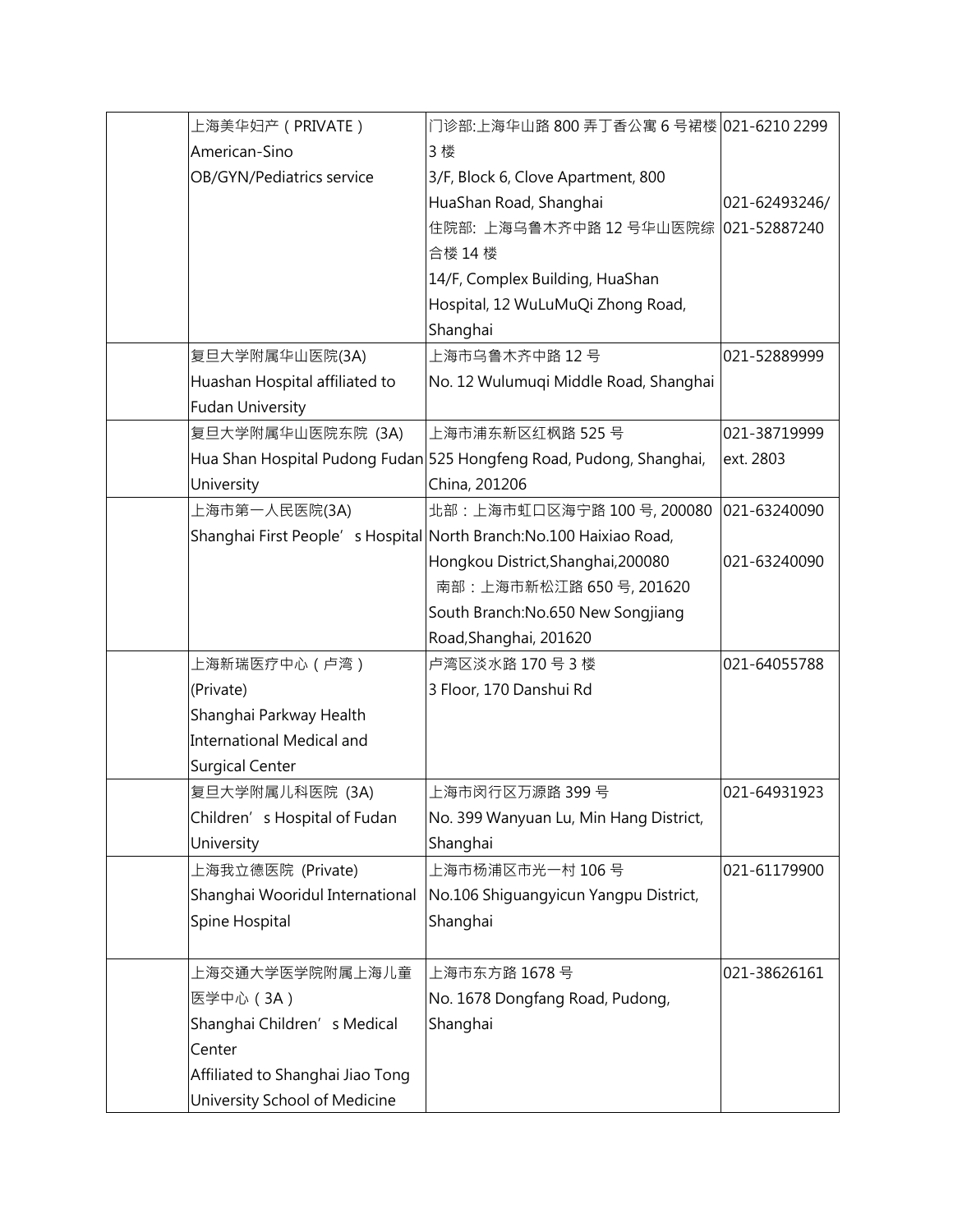| 上海东方国际医院(Private)                                               | 上海市浦东南路 551号                                     | 021-58799999 |
|-----------------------------------------------------------------|--------------------------------------------------|--------------|
| Shanghai East International                                     | No. 551, Pudong South Road, Shanghai             |              |
| Medical Center                                                  |                                                  |              |
| 上海和睦家医院 (Private)                                               | 上海市长宁区仙霞路 1139号                                  | 021-22163900 |
| Shanghai United Family Hospital                                 | N0. 1139, Xianxia Road, Changning                |              |
|                                                                 | District, Shanghai                               |              |
| 复旦大学附属中山医院(3A)                                                  | 上海市徐汇区枫林路 180号                                   | 021-64041990 |
| Zhongshan Hospital Fudan                                        | No. 180, Fenglin Road, Xuhui District,           |              |
| University                                                      | Shanghai                                         |              |
| 上海博爱医院 (Private)                                                | 上海市淮海中路 1590 号 200031                            | 021-64312600 |
| Shanghai Humanity Hospital                                      | No.1590, Huaihai Middle Road, Shanghai<br>200031 |              |
| 上海天坛普华医院(PRIVATE)                                               | 上海市长宁区红宝石路 388 号<br>200336                       | 021-51551858 |
| ST.Michael Hospital                                             | No. 388 Hongbaoshi Road, Changning               |              |
|                                                                 | District, Shanghai                               |              |
| 上海诺美尔眼耳鼻喉科医院                                                    | 上海市黄浦区新闸路 371 号 200003                           | 021-63591166 |
| (Private)                                                       | No. 371, Xinzha Road, Huangpu District,          |              |
| Shanghai Nobel eye hospital                                     | Shanghai 200003                                  |              |
| 国际和平妇幼保健医院 (3A)                                                 | 上海市衡山路 910号                                      | 021-64070434 |
| International Peace Hospital                                    | No.910 Hengshan Road, Shanghai                   |              |
| 上海仁爱医院 (Private)                                                | 上海市徐汇区漕溪路 133号                                   | 021-64688888 |
| Shanghai Ren' ai Hospital                                       | No.133 Caoxi Road, Xuhui District,               |              |
|                                                                 | Shanghai                                         |              |
| 上海东方医院(3A)                                                      | 上海市浦东新区即墨路 150号                                  | 021-38804518 |
| Shanghai East Hospital                                          | No.150 Jimo Road, Pudong New District,           |              |
|                                                                 | Shanghai                                         |              |
| 中日合资上海瑞东医院(Private)                                             | 上海市浦东新区锦绣东路 120 号 · 200135                       | 021-58339595 |
| Shanghai Ruidong Hospital                                       | No.120 East Jinxiu Road, Pudong New              |              |
|                                                                 | Area, Shanghai 200135                            |              |
| 上海交通大学医学院附属瑞金医院                                                 | 上海市瑞金 2路 197号                                    | 021-63864050 |
| 卢湾分院 (2A)                                                       | No.197, Ruijin 2nd Road, Shanghai                |              |
| Shanghai Ruijin Hospital Luwan                                  |                                                  |              |
| Branch                                                          |                                                  |              |
| 上海静安区中心医院(2A)                                                   | 上海市西康路 259号                                      | 021-62474530 |
| Shanghai Jing' an District Center No. 259 Xikang Road, Shanghai |                                                  |              |
| Hospital                                                        |                                                  |              |
| 上海浦东新区浦南医院 (2A)                                                 | 上海市浦东南路 2400号                                    | 021-20302000 |
| Shanghai Punan Hospital                                         | No. 2400, Pudong Nan Road, Shanghai              |              |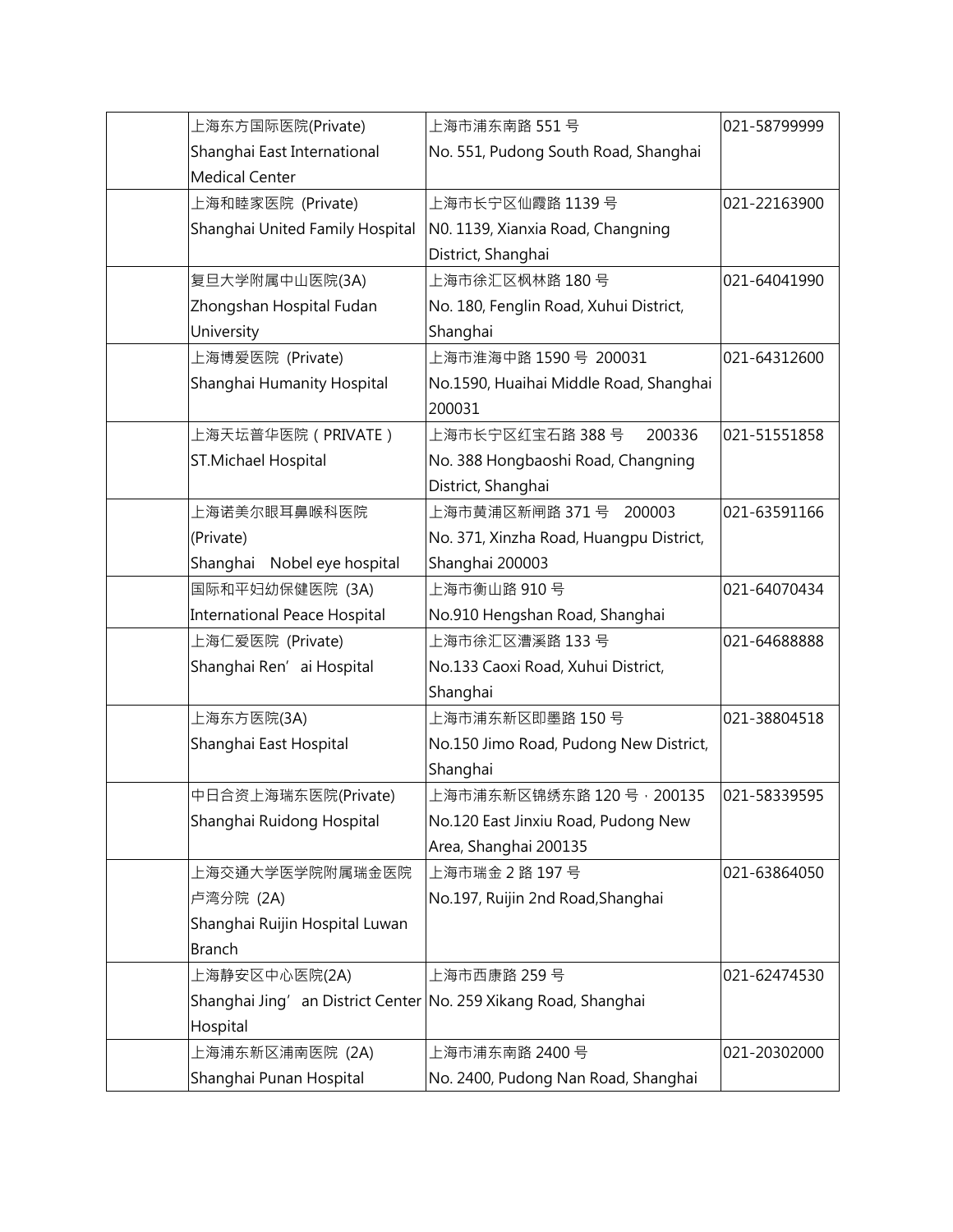|          | 上海远大心胸医院 (Private)                                                         | 上海市徐汇区龙漕路 218号                                           | 400-677-0366  |
|----------|----------------------------------------------------------------------------|----------------------------------------------------------|---------------|
|          | Shanghai Yodak Cardio-Thoracic                                             | No. 218 Long Cao Road, Xuhui District,                   |               |
|          | Hospital                                                                   | Shanghai                                                 |               |
|          | 上海长宁区中心医院 (2A)                                                             | 上海市长宁区仙霞路 1111 号                                         | 021-62909911  |
|          | Shanghai Changning Central                                                 | No.1111, Xianxia Road, Changning                         |               |
|          | Hospital                                                                   | District, Shanghai                                       |               |
|          | 上海开元骨科医院 (Private)                                                         | 上海浦东新区菏泽路 88号                                            | 021-61463333  |
|          | Shanghai KayCare Hospital                                                  | No. 88, He Ze Rd., Pudong New Area                       |               |
| 天津       | 天津市人民医院 (3A)                                                               | 天津市红桥区芥园道 190号 300121                                    | 022-87729595  |
| Tianjin  | Tianjin Union Medicine Center                                              | No. 190 Jieyuandao, Hongqiao District,<br>Tianjin 300121 |               |
|          | 天津医科大学总医院 (3A)                                                             | 天津市和平区鞍山道 154号                                           | 022-60362636  |
|          | <b>Tianjin Medical University</b>                                          | No.154, Anshan Road, Heping District,                    |               |
|          | General Hospital                                                           | Tianjin                                                  |               |
|          | 天津华泰医院 (Private)                                                           | 天津开发区第五大街百合路 8号国翔公寓                                      | 022-25295666/ |
|          | Tianjin Huatai Hospital                                                    | 109-112                                                  | 4006-51-8989  |
|          |                                                                            | No.109-112 Guoxiang Apartment, No.8                      |               |
|          |                                                                            | Baihe Road, The 5th Street, Tanggu                       |               |
|          |                                                                            | Industrial Zone, Tianjin                                 |               |
|          | 天津泰达国际心血管病医院 (3A)                                                          | 天津经济技术开发区第三大街 61号                                        | 022-65208888  |
|          | Teda International Cardiovascular No.61 3 <sup>rd</sup> Road, Economic and |                                                          |               |
|          | Hospital                                                                   | Technological Development Zone, Tianjin                  |               |
|          | 天津中医学院第一附属医院(3A)                                                           | 天津市南开区鞍山西道 314号                                          | 022-27432222  |
|          | Tianjin Chinese Medicine College                                           | No.314 Anshanxi Road, Nankai District,                   |               |
|          | <b>Affiliated First Hospital</b>                                           | Tianjin                                                  |               |
|          | 天津市第五中心医院 (3B)                                                             | 天津市塘沽区浙江路 41号 300450                                     | 022-65665555  |
|          | Tianjin 5 <sup>th</sup> Center Hospital                                    | No.41 Zhejiang Road, Tanggu District,<br>Tianjin 300450  |               |
|          | 天津市第一中心医院(3A)                                                              | 天津市南开区复康路 24号                                            | 022-23626600  |
|          | Tianjin First Center Hospital                                              | No. 24 Fukang Road, Nankai District,<br>Tianjin          |               |
| 重庆       | 重庆市急救医疗中心(第四人民医院)                                                          | 重庆市渝中区健康路1号                                              | 023-63692253  |
| Chongqin | (3A)                                                                       | No. 1 Jiankang Road, Yuzhong District,                   |               |
| g        | Chongqing Medical Treatment                                                | Chongqing                                                |               |
|          | First Aid Centre(Chongqing No.4                                            |                                                          |               |
|          | People's Hospital)                                                         |                                                          |               |
|          | 重庆市医科大学附属第一医院(3A)                                                          | 重庆市渝中区袁家岗友谊路1号                                           | 023-68811360  |
|          | The First Affiliated Hospital Of                                           | No. 1 Youyi Road, Yuanjiagang, Yuzhong                   |               |
|          | <b>Chongqing Medical University</b>                                        | District, Chongqing                                      |               |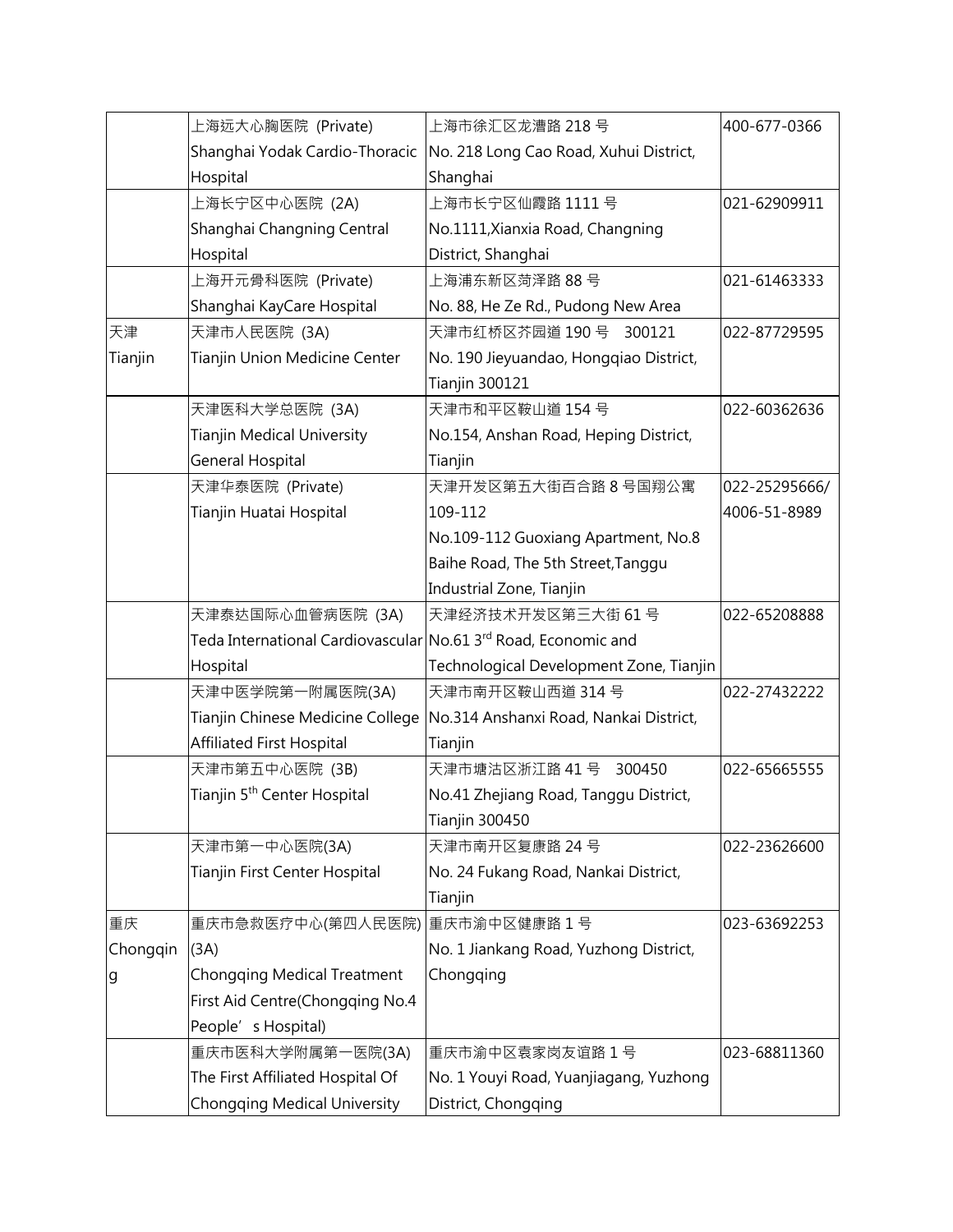|       | 重庆市涪陵中心医院(3A)                                               | 重庆市涪陵中心高笋塘路2号                            | 023-72226100  |
|-------|-------------------------------------------------------------|------------------------------------------|---------------|
|       | Chongqing Fuling Central                                    | No.2 Gaosuntang Road, Fuling Center,     |               |
|       | Hospital                                                    | Chongqing                                |               |
| 安徽省   | 黄山市人民医院(3B)                                                 | 安徽省屯溪区栗园路4号                              | 0559-2517036  |
|       | The People's Hospital of                                    | No. 4 Liyuan Road, Tunxi District, Anhui |               |
|       | Huangshan                                                   |                                          |               |
| 甘肃省   | 甘肃省人民医院(3A)                                                 | 甘肃省兰州市东岗西路 160号                          | 0931-8281763  |
| Gansu | Gansu Province People Hospital                              | No. 160 Donggang West Road, Lanzhou,     |               |
|       |                                                             | Gansu                                    |               |
|       | 敦煌市人民医院(2A)                                                 | 甘肃省敦煌市阳关东路 20号                           | 0937-8859126  |
|       | Dunhuang People's Hospital                                  | No. 20 Yangguan East Road, Dunhuang,     |               |
|       |                                                             | Gansu                                    |               |
|       | 嘉峪关市第一人民医院(2A)                                              | 甘肃省嘉峪关市新华中路 26号                          | 0937-6225553  |
|       | Jia Yu Guan First People's                                  | No. 26 Xinhua Middle Road, Jiayuguan,    |               |
|       | Hospital                                                    | Gansu                                    |               |
| 广东省   | 广州军区总医院 (3A)                                                | 广东省广州市流花路 111号                           | 020-88653114  |
|       | Guangdon Guangzhou General Hospital of                      | No. 111 Liuhua Road, Guangzhou,          |               |
| g     | Guangzhou Military Command                                  | Guangdong                                |               |
|       | 广州市花都区人民医院 (2A)                                             | 广州市花都新华路 48号                             | 020-86832256  |
|       | Huandu District, Guangzhou City                             | No. 48 Xinhua Road, Huadu, Guangzhou     |               |
|       | People's Hospital                                           |                                          |               |
|       | 南方医院 (3A)                                                   | 广州大道北 1838号                              | 020-61641888  |
|       | Nanfang Hospital                                            | No.1838 Dadao North, Guanghzou           |               |
|       | 南方医科大学珠江医院 (3A)                                             | 广州市工业大道中 253号                            | 020-61643888  |
|       | Zhujiang Hospital of Southern                               | No. 253 Gongyeda Road, Guangzhou         |               |
|       | <b>Medical University</b>                                   |                                          |               |
|       | 广东省中医院 (3A)                                                 | 广州市大德路 111号                              | 020-81887233  |
|       | Guangdong Provincial Traditional No. 111 Dade Road,         |                                          |               |
|       | Chinese Medicine Hospital                                   | Guangzhou , Guangdong                    |               |
|       | 广州新海医院 (2A)                                                 | 广州市新港西路 167号                             | 020-84105258  |
|       | Guangzhou Sailor Hospital                                   | No. 167 Xingang West Road,               |               |
|       |                                                             | Guangzhou, Guangdong                     |               |
|       | 广州开发区医院 (2A)                                                | 广州开发区友谊路 196号                            | 020-82215583  |
|       | Guangzhou Development District No.196 Youyi Road, Guangzhou |                                          |               |
|       | Hospital                                                    | Economic Technical Development Area,     |               |
|       |                                                             | Guangdong                                |               |
|       | 广州市第十二人民医院 (3A)                                             | 广州市黄埔大道西天强路1号                            | 020-38981288/ |
|       | Guangzhou No.12 People's                                    | No. 1 Xi Tian Qiang Road, Huang Pu       | 020-38665601  |
|       | Hospital                                                    | Road, Guangzhou                          |               |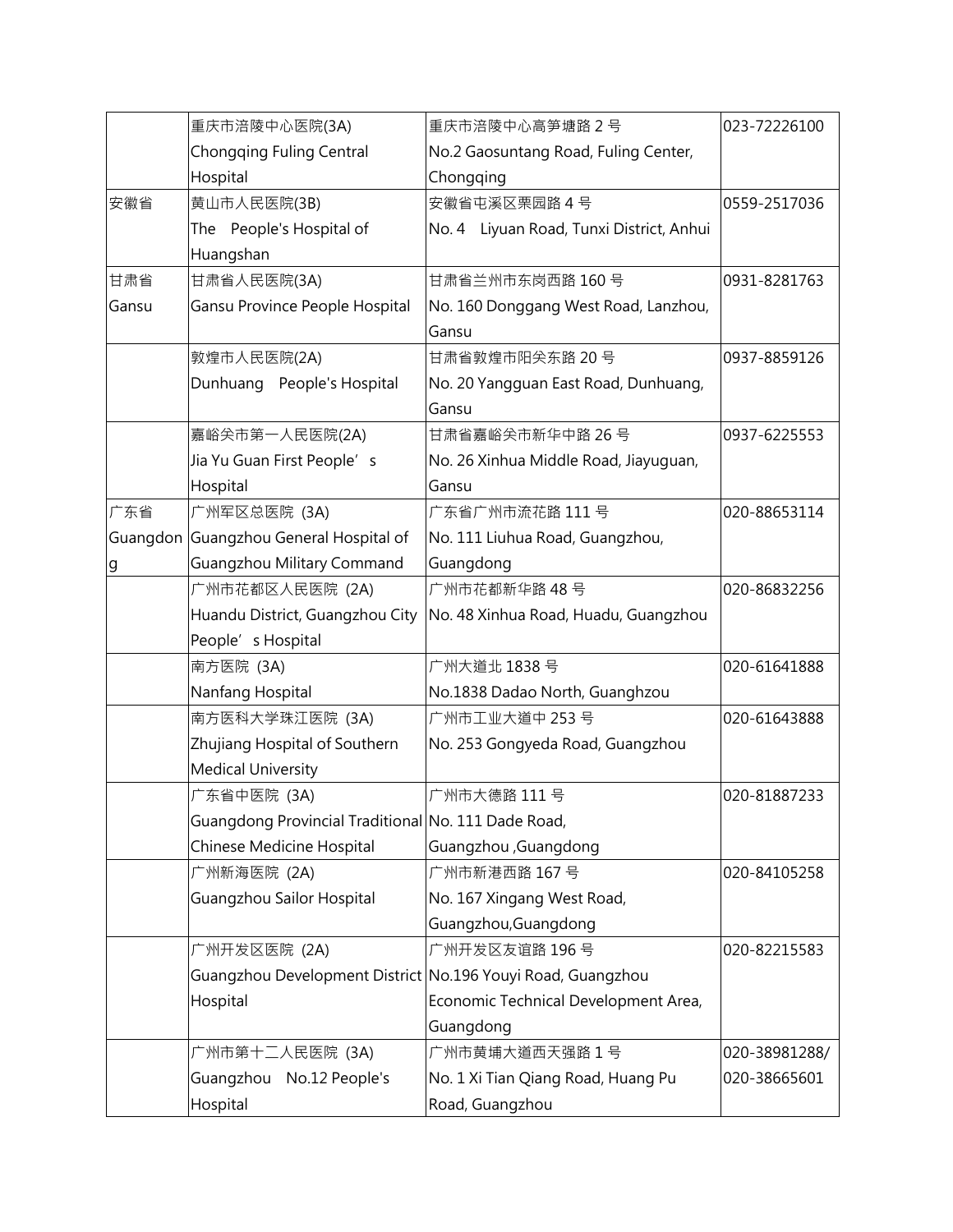| 广州市番禺区中医院 (2A)                             | 广州市番禺区市桥街桥东路 65 号                        | 020-84837576 |
|--------------------------------------------|------------------------------------------|--------------|
| Panyu Hospital of Chinese                  | No. 65 Qiaodong Road, Shiqiao Street,    |              |
| Medicine                                   | Panyu, Guangzhou                         |              |
| 广州祈福医院 (3A)                                | 广州番禺区市广路8号                               | 86-20-       |
| Guangzhou Clifford Hospital                | No.8 Shi Guang Road, Panyu, Guang        | 84518222 ext |
|                                            | Zhou                                     | 82099        |
| 广州加美医疗中心 (Private)                         | 广州市环市东路 368 号花园大厦 5 楼                    | 020-83866988 |
| Can Am International Medical               | 5/F, Huayuan Plaza No.368 Huanshi East   |              |
| Center                                     | Road, Guangzhou                          |              |
|                                            |                                          |              |
| 汕尾市人民医院 (2A)                               | 广东省汕尾市海滨大道                               | 0660-3801050 |
| Shan Wei People's Hospital                 | Haibin Road, Shan Wei, Guangdong         |              |
| 潮阳市人民医院 (2A)                               | 广东省潮阳市西双                                 | 0661-8822130 |
| Chaoyang People's Hospital                 | Xishuang, Chaoyang, Guangdong            |              |
| 阳春市人民医院 (2A)                               | 广东省阳春市春城镇环城南路 24 号                       | 0662-7768800 |
| Yangchun People's Hospital                 | No. 24 Huansheng South Road,             |              |
|                                            | Chunschengzhen, Yangchun, Guangdong      |              |
| 阳江市中医院 (3A)                                | 广东省阳江市江城区石湾北路                            | 0662-2261363 |
| Yangjiang Hospital of                      | Shiwan Bei Road, Jiangcheng District,    |              |
| <b>Traditional Chinese Medicine</b>        | Yangjiang, Guangdong                     |              |
| 阳春市中医院 (2A)                                | 广东省阳春市拥军路 2号                             | 0662-7717120 |
| Yangchun Hospital of TCM                   | No. 2 Yongjun Road, Yangchun,            |              |
|                                            | Guangdong                                |              |
| 揭阳市人民医院 (2A)                               | 广东省揭阳市榕城区天福路 107号                        | 0663-8660379 |
| Jie Yang People's Hospital                 | No. 107 Tianfu Road, Rongcheng District, |              |
|                                            | Gugangdong                               |              |
| 惠来县人民医院(2A)                                | 广东省惠来县惠城镇惠西路 230号                        | 0663-6681474 |
| Hui Lai People's Hospital                  | No.230 Huixi Road, Huicheng Zhen, Huilai |              |
| 高州市人民医院 (2A)                               | 广东省高州市西关路 89号                            | 0668-6666796 |
| The People's Hospital of                   | 89 Xi Guan Lu, Gaozhou Shi, Guangdong    |              |
| GaoZhou                                    |                                          |              |
| 高州市广南医院 (2A)                               | 广东省高州市分界镇                                | 0668-6840430 |
| Gaozhou Guangnan Hospital                  | Fenjie Zhen, Gaozhou Shi, Guangdong      |              |
| 开平市第一人民医院 (2A)                             | 广东省开平市三埠区新昌西桥二马路4号                       | 0750-2398762 |
| Kai Ping 1 <sup>st</sup> People's Hospital | No.4 Xinchang Xiqiaoer Road, Sanbu       |              |
|                                            | District, Kaiping, Guangdong             |              |
| 江门市人民医院 (2A)                               | 广东省江门市蓬莱路高第里 172号                        | 0750-3887288 |
| Jiangmen People's Hospital                 | No. 172 Gaodili Penglai Road, Jiangmen,  |              |
|                                            | Guangdong                                |              |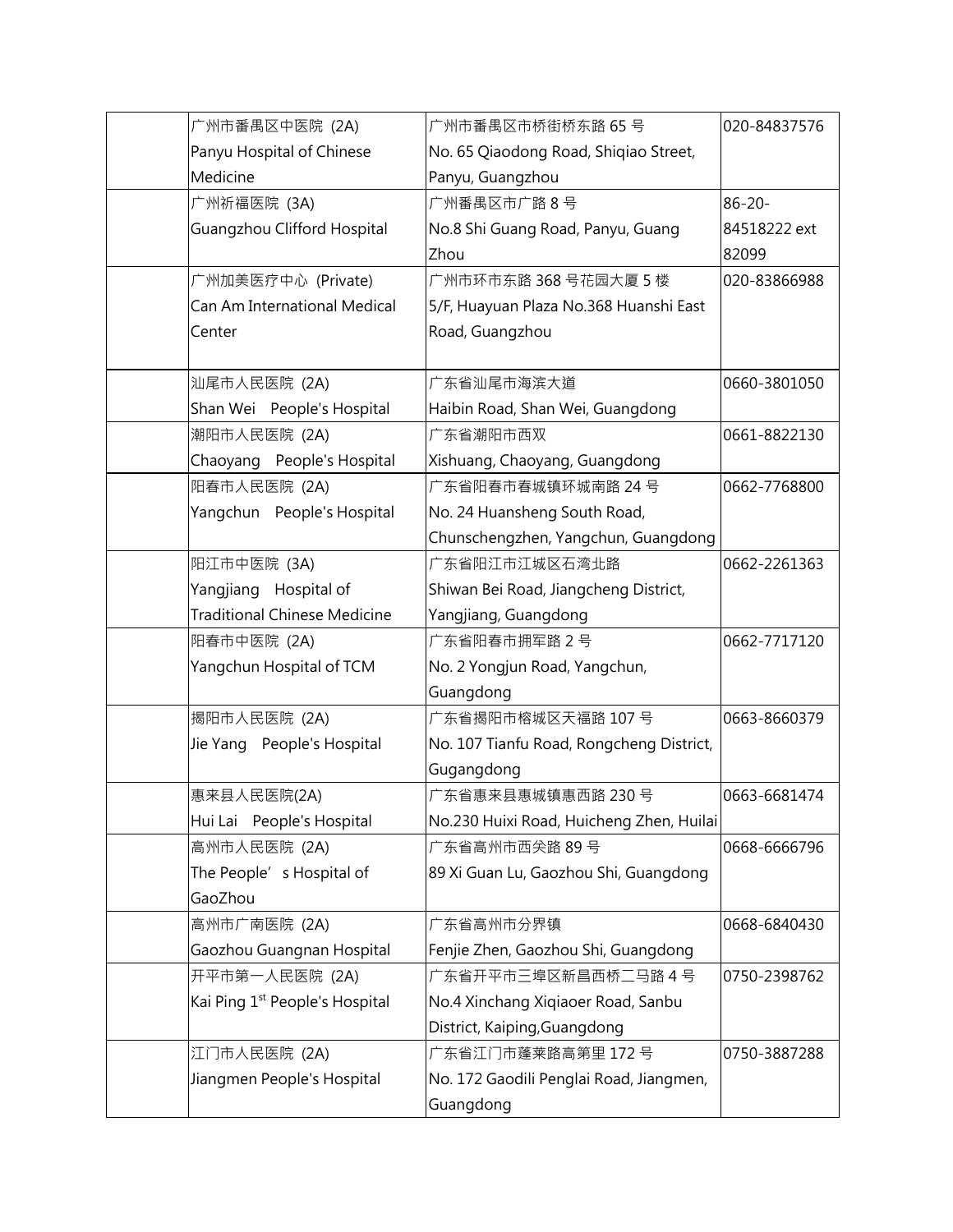| 恩平市人民医院 (2A)                      | 广东省恩平市春园路 30号                          | 0750-7722757  |
|-----------------------------------|----------------------------------------|---------------|
| En Ping People's Hospital         | No. 30 Chunyuan Road, Enping,          |               |
|                                   | Guangdong                              |               |
| 新会市第二人民医院(2A)                     | 广东省江门市新会区冈州大道中 94号                     | 0750-6662137  |
| The Second People's Hospital of   | No.94, Gangzhou Road, Xinhui District, |               |
| Xinhui District Jiangmen City     | Jiangmen, Guangdong                    |               |
| 台山人民医院 (2A)                       | 广东省台山市台城环北大道 80号                       | 0750-5500908  |
| Taishan People's Hospital         | No. 80 Huang Bei Da Dao, Tai Cheng,    |               |
|                                   | Taishan Shi, Guangdong                 |               |
| 曲江县人民医院 (2A)                      | 广东省曲江县工农路2号                            | 0751-6644294  |
| Qujiang People's Hospital         | No.2 Gongnong Road, Qujiang,           |               |
|                                   | Guangdong                              |               |
| 梅州市人民医院 (3A)                      | 广东省梅州市黄糖街 34号                          | 0753-2200120  |
| Meizhou People's Hospital         | No. 34 Huang Tang Jie, Meizhou Shi,    |               |
|                                   | Guangdong                              |               |
| 兴宁市第三人民医院 (1A)                    | 广东省兴宁市怡苑路                              | 0753-3259727  |
| Xing Ning 3rd People's Hospital   | Yi Yuan Road, Xing Ning, Guangdong     |               |
| 南澳县人民医院 (2A)                      | 广东省汕头市南澳县隆澳大街                          | 0754-86802348 |
| Nan Ao People's Hospital          | Longao Street, Nan' ao, Shantou,       |               |
|                                   | Guangdong                              |               |
| 汕头大学医学院第一附属医院(3A)                 | 广东省汕头市长平路 57号                          | 0754-88258290 |
| Medical University of Shantou     | No. 57 Changping Road, Shantou,        |               |
| <b>First Affiliated Hospital</b>  | Guangdong                              |               |
| 汕头大学医学院第二附属医院(3A)                 | 广东省汕头东厦北路                              | 0754-88915666 |
| Medical University of Shantou     | Dongxia North Road, Shantou,           |               |
| Second Affiliated Hospital        | Guangdong                              |               |
| 汕头大学医学院附属肿瘤医院(3B)                 | 广东省汕头市饶平路 7号                           | 0754-88555844 |
| Medical University of Shantou     | No. 7 Xiao Ping Road, Shantou,         |               |
| <b>Cancer Affiliated Hospital</b> | Guangdong                              |               |
|                                   |                                        |               |
| 中国招商局蛇口工业联合医院(2A)                 | 深圳市蛇口工业七路                              | 0755-26692314 |
| China Merchants Shekou            | No. 7 Shekougongye Road, Shenzhen,     |               |
| Industrial Union Hospital         | Guangdong                              |               |
| 深圳市平乐骨伤科医院 (2A)                   | 深圳市罗湖区金塘街 40号                          | 0755-82247157 |
| Shenzhen Ping Le Orthopedic       | No. 40 Jintang Street, Luohu District, |               |
| Hospital                          | Shenzhen, Guangdong                    |               |
| 深圳市宝安区沙井人民医院 (2A)                 | 深圳市宝安区沙井街道办沙井大街 3号                     | 0755-27722241 |
| Shenzhen Bao' an District         | No. 3 Shajing Road, Baoan District,    | Ext. 3811     |
| Shajing People's Hospital         | Shenzhen, Guangdong                    |               |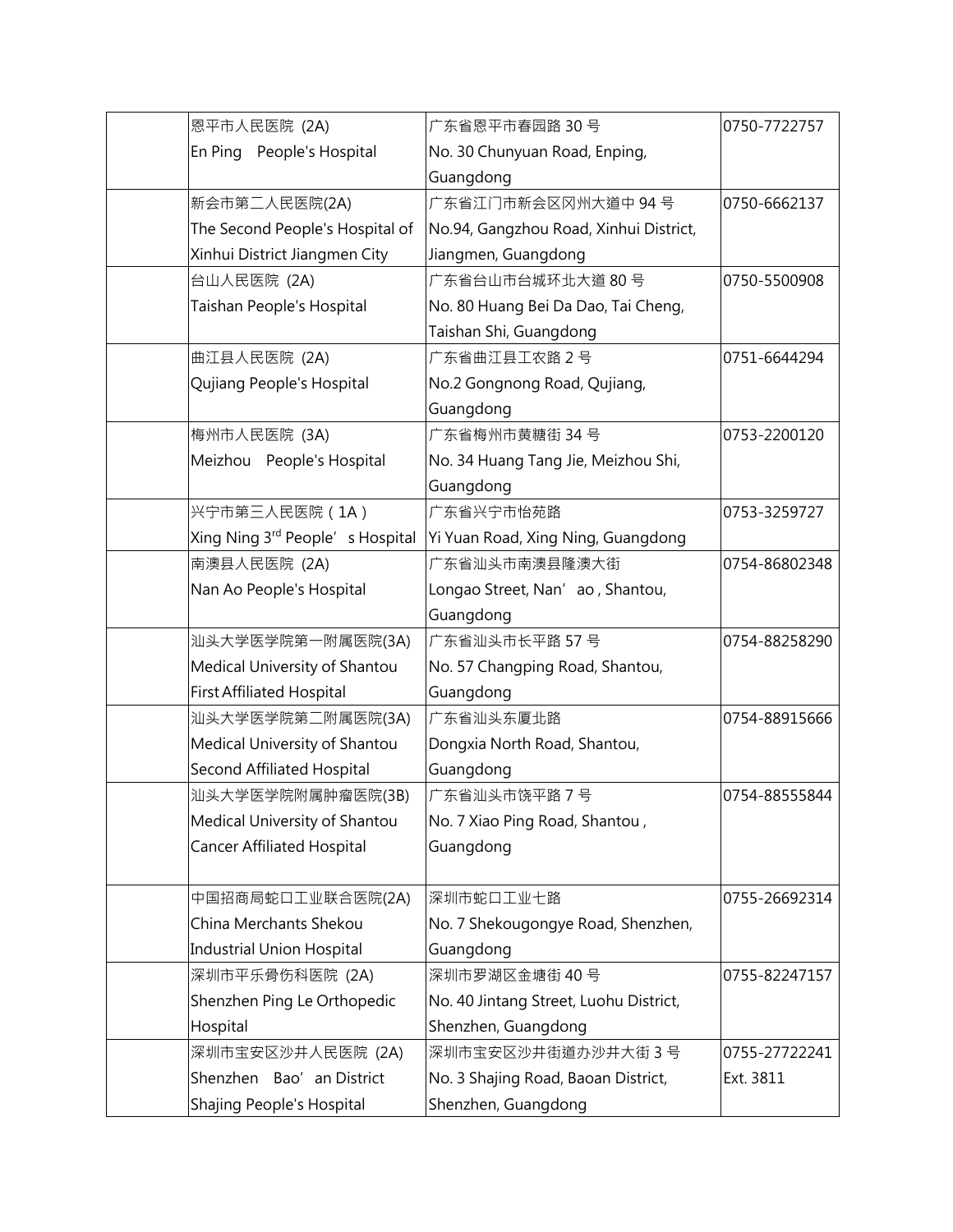| 宝安区中医院 (2A)                    | 深圳市宝安区裕安路                             | 0755-29629333 |
|--------------------------------|---------------------------------------|---------------|
| Bao An Hospital of TCM         | Yu' An Road, Baoan District, Shenzhen | Ext.8121      |
| 珠海市人民医院 (3A)                   | 珠海市康宁路 79号                            | 0756-2222569  |
| Zhuhai People's Hospital       | No.79 Kangning Road, Zhuhai           |               |
| 佛山市第一人民医院 (3A)                 | 广东省佛山市禅城区岭南大道北 81号                    | 0757-83168316 |
| The First People's Hospital of | No. 81 Lingnandadaobei, Chancheng     |               |
| Foshan                         | District, Foshan, Guangdong           |               |
| 佛山市第二人民医院 (3B)                 | 广东省佛山市卫国路 78号                         | 0757-88033333 |
| The Second People's Hospital   | No. 78 Wei Guo Lu, Fushan, Guangdong  |               |
| of Foshan                      |                                       |               |
| 佛山市中医院 (3A)                    | 广东省佛山市亲仁路6号                           | 0757-83063333 |
| Foshan Hospital of Traditional | No.6 Qinren Road, Foshan, Guangdong   |               |
| Chinese Medicine               |                                       |               |
| 四会市人民医院 (2A)                   | 广东省四会市会城前进路3号                         | 0758-3376106  |
| Sihui People's Hospital        | No.3 Qianjin Road, Huicheng, Sihui,   |               |
|                                | Guangdong                             |               |
| 吴川市人民医院 (2A)                   | 广东省吴川市解放北路 12号                        | 0759-5589066  |
| Wuchuan People's Hospital      | No.12 Jiefangbeilu, Wuchuan,          |               |
|                                | Guangdong                             |               |
| 湛江中心人民医院 (3A)                  | 广东省湛江市赤坎区串金路2号                        | 0759-87987373 |
| Zhanjiang Center People's      | No. 2 Chuanjin Road, Chikan District, |               |
| Hospital                       | Zhanjiang, Guangdong                  |               |
| 湛江市第二人民医院 (2A)                 | 广东省湛江市霞山区民有路 12号                      | 0759-237 2160 |
| Zhanjiang Second People's      | No. 12 Minyou Road, Xiashan District, |               |
| Hospital                       | Zhanjiang, Guangdong                  |               |
| 中山市三乡医院 (2A)                   | 中山市三乡镇康禾路10号                          | 0760-6684263  |
| Zhongshan San Xiang Hospital   | No. 10 Kanghe Road, San Xiang Zhen,   |               |
|                                | Zhongshan,, Guangdong                 |               |
| 河源市人民医院 (3B)                   | 广东省河源市文祥路 733号                        | 0762-3185296  |
| He Yuan People's Hospital      | No. 733, WenChang Road, Heyuan,       |               |
|                                | Guangdong                             |               |
| 清远连州市北湖医院 (1A)                 | 广东省清远连州市东门中路 69号                      | 0763-6625920  |
| Qingyuan Lianzhou Beihu        | No.69 Dongmen Middle Road, Lianzhou,  |               |
| Hospital                       | Qingyuan, Shantou, Guangdong          |               |
| 清远市阳山县人民医院 (2A)                | 广东省清远市阳山县阳城镇文塔路                       | 0763-7884259  |
| Qingyuan Yangshan County       | Wen Ta Lu, Yang Cheng Zhen, Yangshan, |               |
| People's Hospital              | Qingyuan, Guangdong                   |               |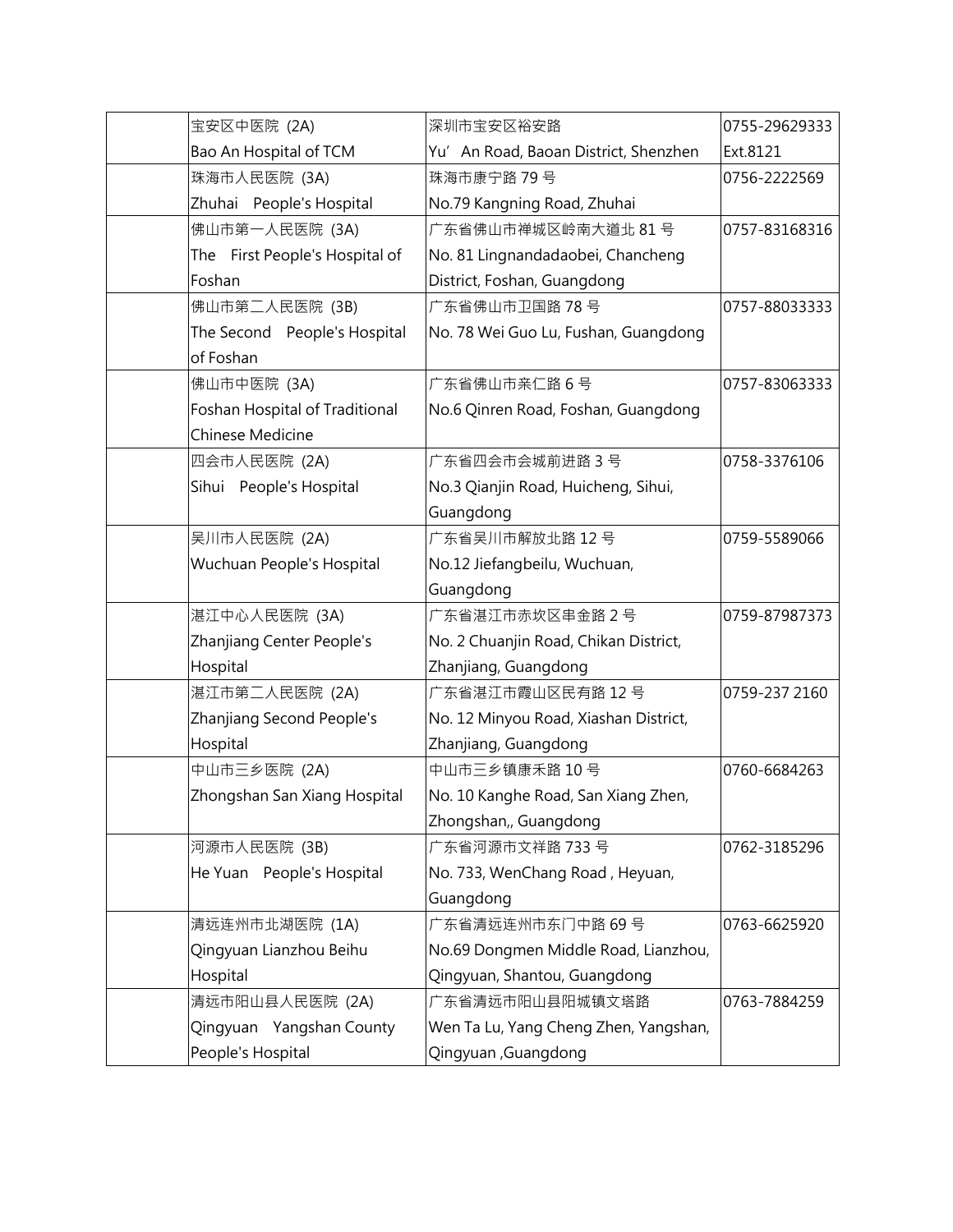| 连南瑶族自治县人民医院 (2A)                          | 广东省清远市连南瑶族自治县三江镇朝阳街                                                | 0763-8661818  |
|-------------------------------------------|--------------------------------------------------------------------|---------------|
| Lian Nan Yao Autonomous                   | 95 号                                                               |               |
| County People's Hospital                  | No. 95 Chao Yang Jie, San Jiang Zhen,                              |               |
|                                           | Lian Nan Yao Zu Zi Zhi Yuan, Qingyuan,                             |               |
|                                           | Guangdong                                                          |               |
| 清远市人民医院 (3A)                              | 广东省清远市清城区曙光二路 22号                                                  | 0763-3360127  |
| Qingyuan People's Hospital                | No. 22 Shuguang 2 <sup>nd</sup> Road, Qingcheng                    |               |
|                                           | District, Qingyuan, Guangdong                                      |               |
| 云浮市人民医院 (2A)                              | 广东省云浮市建设北路 100号                                                    | 0766-8822128  |
| Yunfu People's Hospital                   | No. 100 Jianshe North Road, Yunfu,                                 |               |
|                                           | Guangdong                                                          |               |
| 罗定市罗城医院(1A)                               | 广东省罗定市大新中路 35号                                                     | 0766-3727233  |
| Luo Ding Luocheng Hospital                | No.35 Daxinzhong Road, Luoding,                                    |               |
|                                           | Guangdong                                                          |               |
| 罗定市人民医院 (2A)                              | 广东省罗定市陵园路 34号                                                      | 0766-3821033  |
| Luo Ding People's Hospital                | No.34 Lingyuan Road, Luoding,                                      |               |
|                                           | Guangdong                                                          |               |
| 惠州市第三人民医院 (2A)                            | 惠州市惠城区桥东学背街1号                                                      | 0752-2255120  |
| Huizhou 3 <sup>rd</sup> People's Hospital | No. 1 Xuepei Jie, Qiaodong, Huicheng                               |               |
|                                           | District, Guangdong                                                |               |
| 东莞南城人民医院                                  | 东莞市南城区莞太路 55号                                                      | 0769-22882303 |
| (前称:东莞市篁村医院)(1A)                          | No. 55 Guantai Road, Nancheng District,                            |               |
| Dongguan Huang Cun Hospital               | Dongguan Guangdong                                                 |               |
| 东莞市虎门医院 (2A)                              | 东莞市虎门镇则徐路 145号                                                     | 0769-85534113 |
| Dongguan Hu Men Hospital                  | No. 145 Zexu Road, Hu Men Zhen,                                    |               |
|                                           | Dongguan Guangdong                                                 |               |
| 东莞市中医院 (3A)                               | 东莞市东城区松山湖大道 22号                                                    | 0769-23120120 |
|                                           | Dongguan Hospital of Traditional No. 22, Song Shan Lake Road, Dong |               |
| <b>Chinese Medicine</b>                   | Cheng District, Dongguan                                           |               |
| 东莞市清溪医院 (2B)                              | 东莞市清溪镇香芒中路6号                                                       | 0769-38828600 |
| The Hospital of Qing Xi                   | No. 6, Xiangmang Middle Road, Qingxi                               |               |
|                                           | Zhen, Dongguan                                                     |               |
| 东莞市石碣医院 (2A)                              | 东莞市石碣镇崇焕西路                                                         | 0769-86355225 |
| Shijie Hospital of Dongguan City          | West Road, Chonghuan, Shi Gie Zhen,                                |               |
|                                           | Dongguan, Guangdong                                                |               |
| 东莞市常平人民医院 (2A)                            | 东莞市常平镇板石大道 82号                                                     | 0769-83937333 |
| ChangPing People 's Hospital of           | No. 82 Banshi Road, Chang Ping Zhen,                               |               |
| Dongguan                                  | Dongguan, Guangdong                                                |               |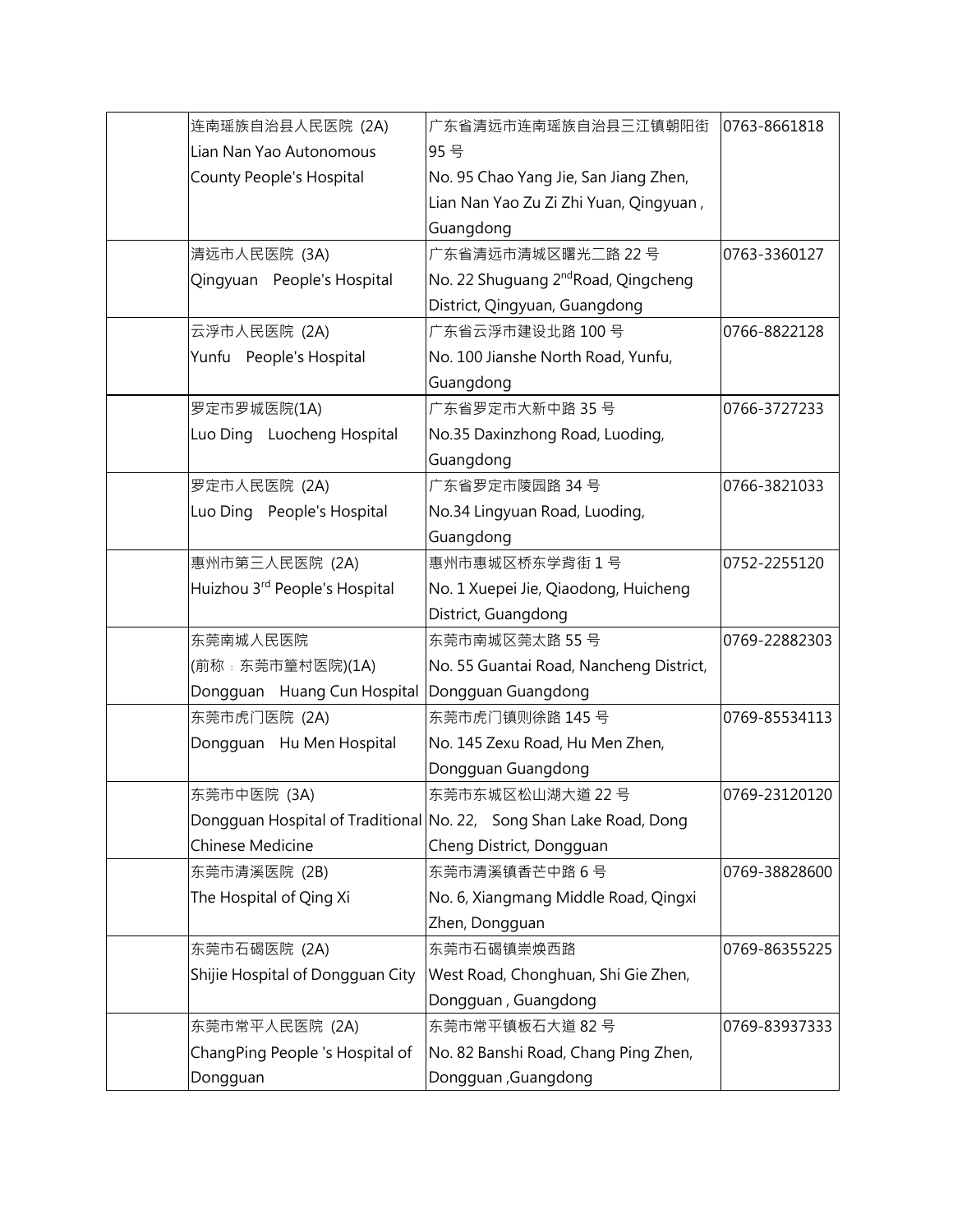|         | 东莞市太平人民医院 (2A)                    | 东莞市虎门镇虎门大道 154号                                             | 0769-85010120 |
|---------|-----------------------------------|-------------------------------------------------------------|---------------|
|         | Dongguan Tai Ping People's        | No. 154, Hu Men Main Road Hu                                |               |
|         | Hospital                          | Menzhen, Dongguan                                           |               |
|         | 东莞市人民医院 (2A)                      | 广东省东莞市万江区新谷涌万道路南3号                                          | 0769-28637333 |
|         | Dongguan People's Hospital        | No. 3 Xinguyongwannan Road, Wanjiang                        |               |
|         |                                   | Qu, Dongguan, Guangdong                                     |               |
|         | 东莞市樟木头人民医院 (2A)                   | 广东省东莞市樟木头镇东城区银河北路 15                                        | 0769-87711443 |
|         | People 's Hospital Zhangmutou     | 뮥                                                           |               |
|         | Dongguan                          | No. 15 Yinhe North Road, Dongcheng                          |               |
|         |                                   | District, Zhangmutou Zhen, Dongguan,                        |               |
|         |                                   | Guangdong                                                   |               |
|         | 东莞市东城医院 (1A)                      | 广东省东莞市南城路 56号                                               | 0769-22213790 |
|         |                                   | Dongguan Dongcheng Hospital No. 56 Nancheng Road, Dongguan, |               |
|         |                                   | Guangdong                                                   |               |
|         | 东莞市大朗医院 (2B)                      | 广东省东莞市大朗镇金朗中路 85号                                           | 0769-83101606 |
|         | Dongguan Da Lang Hospital         | No. 85, Jin Lang Middle Road, Da Lang                       |               |
|         |                                   | Town, Dongguan                                              |               |
| 福建省     | 福建医科大学附属协和医院(3A)                  | 福建省福州市新权路 29号                                               | 0591-83357896 |
| Fujian  | Medical University of Fujian      | No.29 Xinquan Road, Fuzhou, Fujian                          |               |
|         | Affiliated Union Medical Hospital |                                                             |               |
|         | 福清市医院(2A)                         | 福建省福清市清荣大道 112号                                             | 0591-85235205 |
|         | <b>Fuging Hospital</b>            | No. 112 Qingrong Road, Fuqing, Fujian                       |               |
|         | 龙海市第一医院(2A)                       | 福建省龙海市公园西路 76号                                              | 0596-6522429  |
|         | Longhai Second Hospital           | No. 76 Gongyuan West Road, Longhai,                         |               |
|         |                                   | Fujian                                                      |               |
|         | 龙海市第二医院(2B)                       | 福建省龙海市 921 南路 110号                                          | 0596-6745264  |
|         | Longhai Second Hospital           | No. 110 Nan Road, No. 921 Longhai,                          |               |
|         |                                   | Fujian                                                      |               |
|         | 漳州市中医院(3B)                        | 福建省漳州市新浦路 3号                                                | 0596-2898547  |
|         | Zhangzhou Chinese Medicine        | No.3 Xinpu Road, Zhangzhou, Fujian                          |               |
|         | Hospital                          |                                                             |               |
|         | 厦门市中山医院(3A)                       | 厦门市湖滨南路 201-209号                                            | 0592-2292201  |
|         | Zhongshan Hospital of Xiamen      | No. 201-209 Hubin South Road, Xiamen                        |               |
| 广西      | 桂林市人民医院(3A)                       | 桂林市文明路 12号                                                  | 0773-2825116  |
| Guangxi | Guilin People's Hospital          | No. 12 Wenming Road, Guilin, Guangxi                        |               |
|         | 阳朔人民医院(2A)                        | 阳朔城中路 26号                                                   | 0773-8822472  |
|         | Yangshuo People's Hospital        | No. 26 Chengzhong Road, Yangshuo                            |               |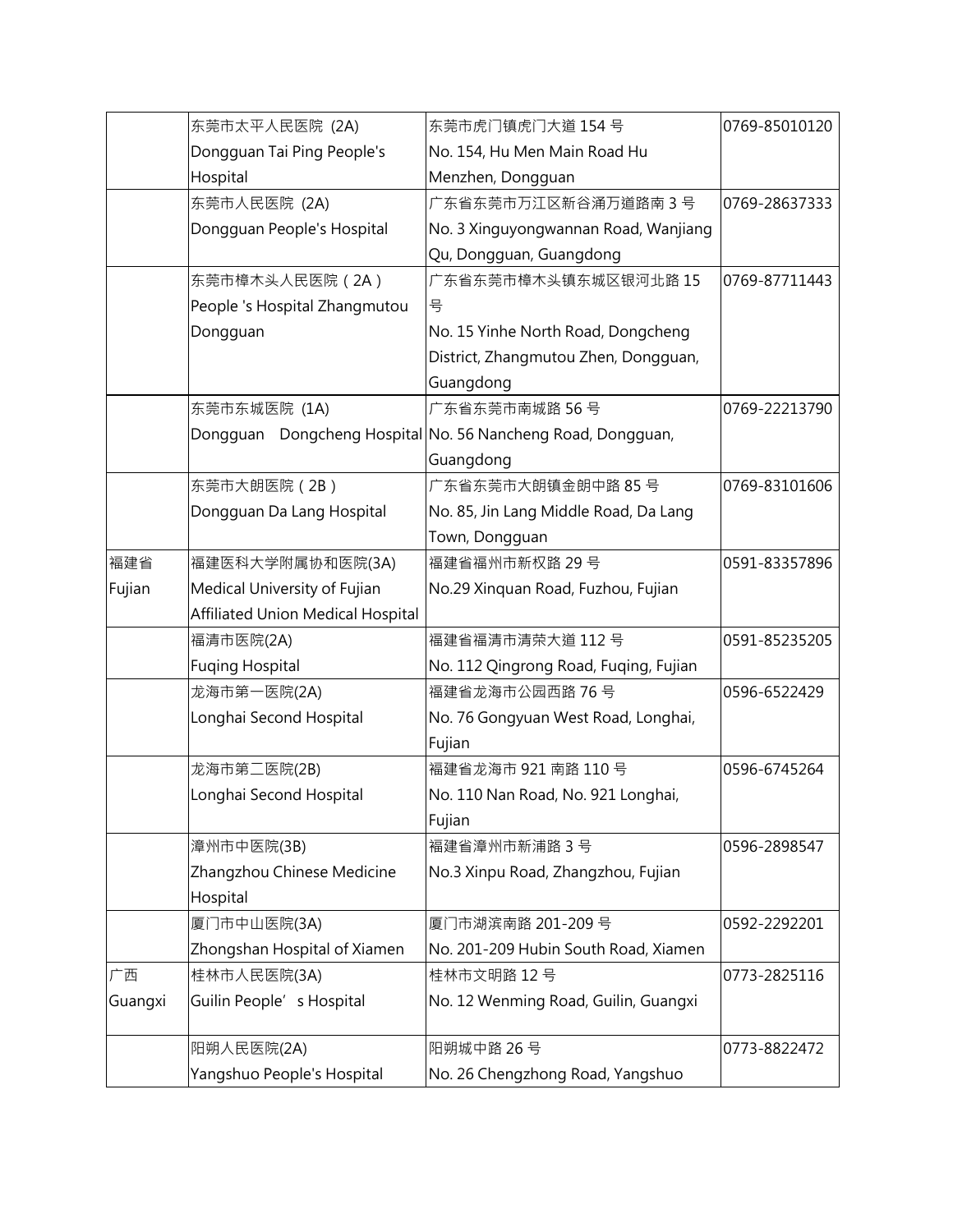|            | 广西壮族自治区人民医院(3A)                  | 南宁市桃源路6号                                                          | 0771-2186300  |
|------------|----------------------------------|-------------------------------------------------------------------|---------------|
|            | Guangxi Zhuangzu Zi Zhi Qu       | No. 6 Taoyuan Road, Nanning                                       |               |
|            | People's Hospital                |                                                                   |               |
|            | 南宁市第一人民医院(3A)                    | 南宁市七星路 89号                                                        | 0771-2636536  |
|            | Nanning First People's Hospital  | No. 89 Qixing Road, Nanning                                       |               |
|            | 柳州市人民医院(3A)                      | 柳州市文昌路8号                                                          | 0772-2662120  |
|            | Liuzhou People's Hospital        | No. 8 Wenchang Road, Liuzhou                                      |               |
|            | 广西钦州市中医医院 (3B)                   | 钦州市二马路 78号                                                        | 0777-2818120  |
|            | Guangxi Qinzhou Chinese          | No.78 Ermalu Qinzhou                                              |               |
|            | Traditional Medicine Hospital    |                                                                   |               |
| 黑龙江        | 黑龙江省医院(3A)                       | 哈尔滨市香坊区中山路 82号                                                    | $0451 -$      |
| Heilongjia | Heilongjiang Provincial Hospital | No. 82 Zhongshan Road, Xiangfang                                  | 88025114/8802 |
| ng         |                                  | District, Haerbin                                                 | 5555          |
|            | 鸡西矿业集团总医院 (3A)                   | 鸡冠区和平北大街 158号                                                     | 0467-2350247  |
|            | Jixi Mining Group Hospital       | No. 158, Heping Bei Dajie, Jiguan District,                       |               |
|            |                                  | Beijing                                                           |               |
|            | 哈尔滨医科大学第一附属医院(3A)                | 哈尔滨南岗区邮政街 23号                                                     | 0451-85556000 |
|            | Medicine University of Harbin    | No. 23 Youzheng Street, Nangang                                   |               |
|            | <b>Affiliated First Hospital</b> | District, Haerbin                                                 |               |
| 湖北省        | 武汉大学中南医院(3A)                     | 武汉市东湖路 169号                                                       | 027-67812999  |
| Hubei      | Wuhan University ZhongNan        | No. 169 Donghu Road, Wuhan                                        |               |
|            | Hospital                         |                                                                   |               |
|            | 武汉大学人民医院(3A)                     | 武汉市武昌紫阳路 99号                                                      | 027-88041911  |
|            | Ren Min Hospital of Wu Han       | No.99 Ziyang Road, Wu Han                                         |               |
|            | University                       |                                                                   |               |
|            | 武钢总医院(3A)                        | 武汉市青山区冶金大道 209号                                                   | 027-86487354  |
|            | Wugang Hospital                  | No.209 Yejin Road, Qingshan District,                             |               |
|            |                                  | Wuhan                                                             |               |
|            | 襄阳市中心医院                          | 襄阳市荆州街 39号                                                        | 0710-3524290  |
|            | (前称:襄樊市中心医院) (3A)                | No.39, Jingzhou Street, Xiangyang                                 |               |
|            | Xiangyang Center Hospital        |                                                                   |               |
|            | 襄阳市中医医院 (3A)                     | 襄阳市长征路 24号                                                        | 0710-3366120  |
|            | Xiangyang Chinese Medicine       | No.24 Changzheng Road, Xiangyang                                  |               |
|            | Hospital                         |                                                                   |               |
| 湖南省        | 中南大学湘雅医院(3A)                     | 长沙市湘雅路 141号                                                       | 0731-84328888 |
| Hunan      |                                  | Xiangya Hospital Central - South   No. 141 Xiangya Road, Changsha |               |
|            | University                       |                                                                   |               |
|            |                                  |                                                                   |               |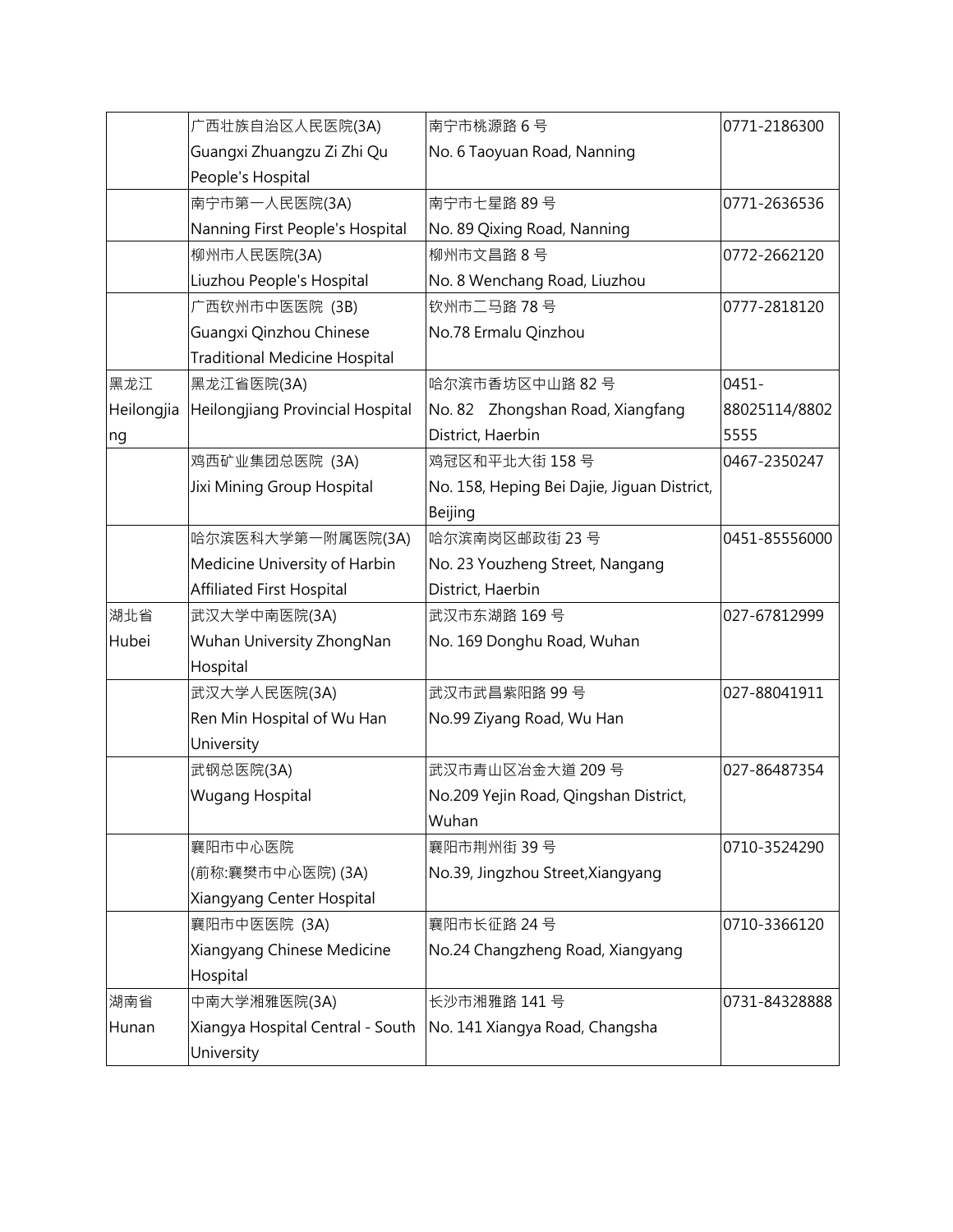|          | 湖南省人民医院 (3A)                                                    | 湖南省长沙市解放西路 61号                             | 0731-83929120 |
|----------|-----------------------------------------------------------------|--------------------------------------------|---------------|
|          | Hunan Provincial People's                                       | No.61 Jiefang West Road, Changsha,         |               |
|          | Hospital                                                        | Hunan                                      |               |
|          | 湖南省旺旺医院 (Private)                                               | 湖南省芙蓉区人民东路 318号                            | 0731-2775411  |
|          | Hunan Want Want Hospital                                        | No. 318, Renmin East Road, Furong          |               |
|          |                                                                 | District, Hunan                            |               |
|          | 泰和医院 (Private)                                                  | 长沙市开福区芙蓉北路 529号                            | 0731-88518888 |
|          | Taihe Hospital                                                  | Kaifu District of Changsha City Furong     |               |
|          |                                                                 | Road 529                                   |               |
| 内蒙古      | 内蒙古医学院附属医院(3A)                                                  | 呼和浩特市通道北路1号                                | 0471-6636630  |
| Inner    | Faculty of Medicine of Inner                                    | No. 1 Tongdao North Road, Hohhot           |               |
| Mongolia | Mongolia Affiliated Hospital                                    |                                            |               |
|          | 内蒙古医学院第二附属医院(3A)                                                | 呼和浩特市回民区营坊道 1 号                            | 0471-6351295  |
|          | Faculty of Medicine of Inner                                    | No. 1 Yingfang Road, Huimin District,      |               |
|          | Mongolia Second Affiliated                                      | Hohhot                                     |               |
|          | Hospital                                                        |                                            |               |
| 江苏省      | 南京市白下区建中中医院 (2A)                                                | 南京市莫愁路 394号                                | 025-84463426  |
| Jiangsu  | Nanjing Bai Xia District Jianzhong No.394 Mo Chou Road, Nanjing |                                            |               |
|          | Chinese Medicine Hospital.                                      |                                            |               |
|          | 解放军 454 医院(3A)                                                  | 南京白下区马路街1号                                 | 025-80865000  |
|          | No.454 Millitary Hospital                                       | No.1 Malu Street, Baixia District, Nanjing |               |
|          | 无锡市人民医院(3A)                                                     | 无锡市清扬路 299号                                | 0510-82700775 |
|          | Wuxi No. 1 People's Hospital                                    | No. 299 Qing Yang Lu, Nan Chang Qu,        |               |
|          |                                                                 | WuXi, Jiangsu, China                       |               |
|          | 连云港第一人民医院(3B)                                                   | 连云港市新浦区通灌路 182号                            | 0518-85452253 |
|          | Lian Yun Gang First People's                                    | No. 182 Tong Guan Lu, Xin Pu Qu, Lian      |               |
|          | Hospital                                                        | Yuan Gang Shi, China                       |               |
|          | 苏州大学附属第一医院(3A)                                                  | 苏州市十梓街 96号                                 | 0512-65223637 |
|          | The First Affiliated Hospital of                                | No.96 Shizi Street, Suzhou                 |               |
|          | Soochow University                                              |                                            |               |
|          | 苏州市立医院(3B)                                                      | 苏州市道前街 26号                                 | 0512-69009090 |
|          | Suzhou City Hospital                                            | No.26 · Daoqian Street, Suzhou             |               |
|          | 苏州明基医院国际医疗中心                                                    | 苏州市新区竹园路 181号                              | $ 0512 -$     |
|          | Suzhou BenQ Hospital                                            | No. 181, Zhuyuan Road, Xinqu, Suzhou       | 80838800      |
|          | International                                                   |                                            |               |
|          | Medical Center                                                  |                                            |               |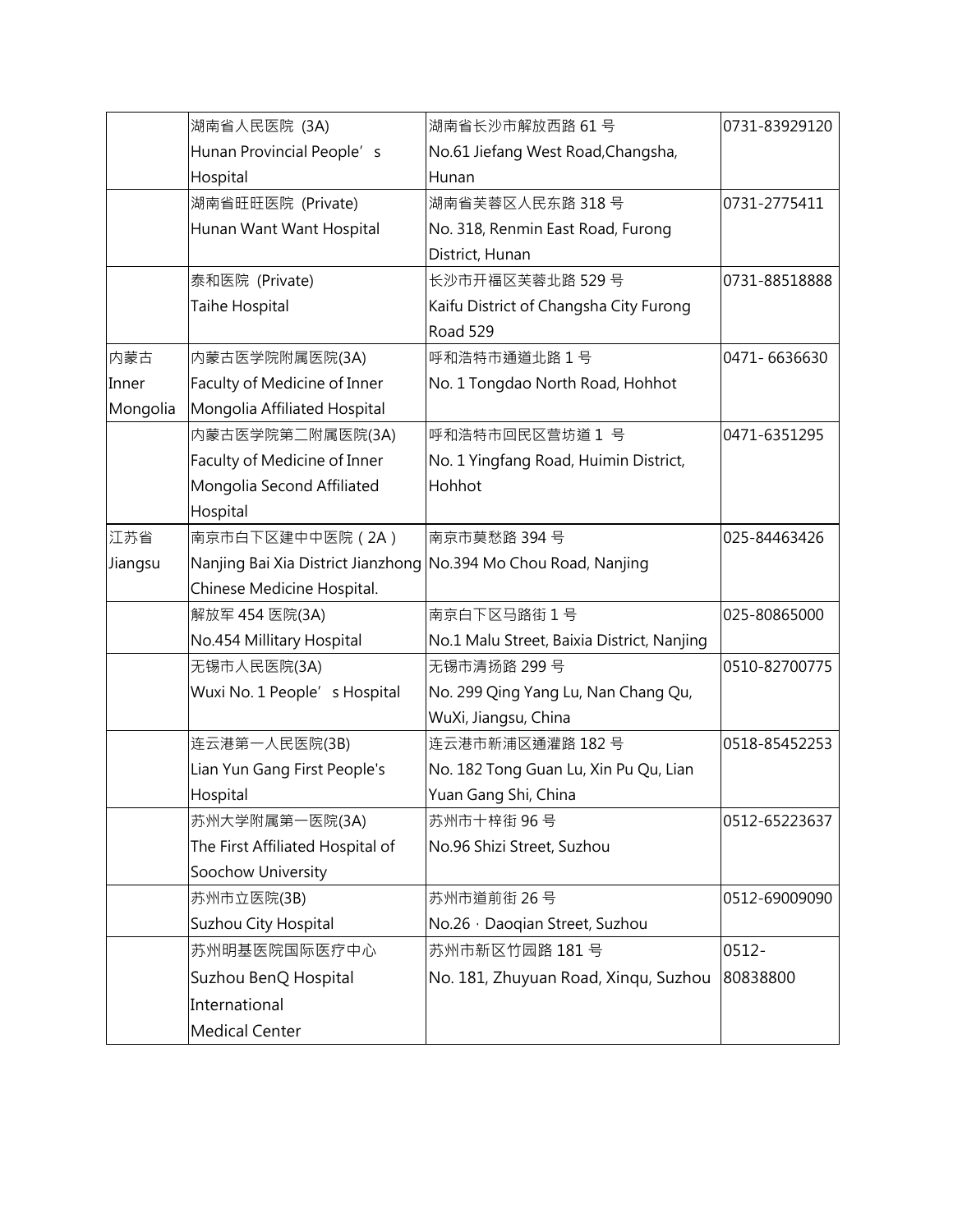| 上海交通大学医学院苏州九龙医院                                           | 苏州市工业园区万盛街 118 号                                                   | 0512-62629999 |
|-----------------------------------------------------------|--------------------------------------------------------------------|---------------|
| (Private)                                                 | No.118, Wansheng St, Suzhou Industrial                             |               |
| Suzhou Kowloon Hospital                                   | Zone                                                               |               |
| Shanghai Jiaotong University                              |                                                                    |               |
| <b>Medical School</b>                                     |                                                                    |               |
| 常州市第一人民医院(3A)                                             | 江苏省常州市局前街 185号                                                     | 0519-68870000 |
| Changzhou First People's                                  | No.185 Juqian Street,                                              |               |
| Hospital                                                  | Changzhou ,Jiangsu                                                 |               |
|                                                           |                                                                    |               |
| 常州市武进人民医院(2A)                                             | 常州市永宁北路2号                                                          | 0519-85336190 |
| Changzhou Wujin People's                                  | No. 2 Yongning North Road, Changzhou                               |               |
| Hospital                                                  |                                                                    |               |
| 常州华山医院(2A)                                                | 常州市新北区珠江路 120号                                                     | 0519-85191999 |
| Changzhou Huashan Hospital                                | No. 120, Zhujiang Road, Xinbei District,                           |               |
|                                                           | Changzhou                                                          |               |
| 昆山市第一人民医院(2A)                                             | 昆山市前进西路 91号                                                        | 0512-57530744 |
| KunShan First People's Hospital                           | No. 91 Qianjin West Road, Kunshan                                  |               |
| 昆山市第二人民医院(2A)                                             | 昆山市中山路 142号                                                        | 0512-57552136 |
| Kunshan No. 2 People's                                    | No. 142, Zhongshan Road, Kunshan                                   |               |
| Hospital                                                  |                                                                    |               |
| 昆山市第三人民医院(2A)                                             | 昆山市紫竹路 615号                                                        | 0512-57790003 |
| Kunshan No.3 People's Hospital No.615 Zizhu Road, Kunshan |                                                                    |               |
| 仪征市中医院 (2A)                                               | 江苏省仪征市大庆北路 70号                                                     | 0514-83442849 |
| Yizheng Chinese Traditional                               | 211400                                                             |               |
| Medicine Hospital                                         | No.70 Daqing North Road, Yizheng City,                             |               |
|                                                           | Jiangsu 211400                                                     |               |
| 仪征市人民医院(2A)                                               | 仪征市东园南路 61号                                                        | 0514-83450122 |
| Yizheng People's Hospital                                 | No.61 Dongyuan Nan Road, Yizheng                                   |               |
| 无锡虹桥医院 (2A)                                               | 无锡市长江北路 150号                                                       | 0510-82136888 |
| Wuxi Honggiao Hospital                                    | No.150 Changjiang North Road, Wuxi                                 |               |
| 武警江苏总队医院(3B)                                              | 扬州市江都南路8号                                                          | 0514-87218120 |
|                                                           | General Team Hospital of Jiangsu No.8 Jiangdu South Road, Yangzhou |               |
| <b>Armed Police</b>                                       |                                                                    |               |
| 扬州东方医院 (2A)                                               | 扬州市文昌西路 38号                                                        | 0514-87959000 |
| Yangzhou Dongfang Hospital                                | No.38 Wenchang West Road, Yangzhou                                 |               |
| 扬州市仁爱医院 (Private)                                         | 扬州市文昌中路 216号                                                       | 0514-87902999 |
| Yangzhou Ren Ai Hospital                                  | No.216, Wenchang Zhong Road,                                       |               |
|                                                           | Yangzhou                                                           |               |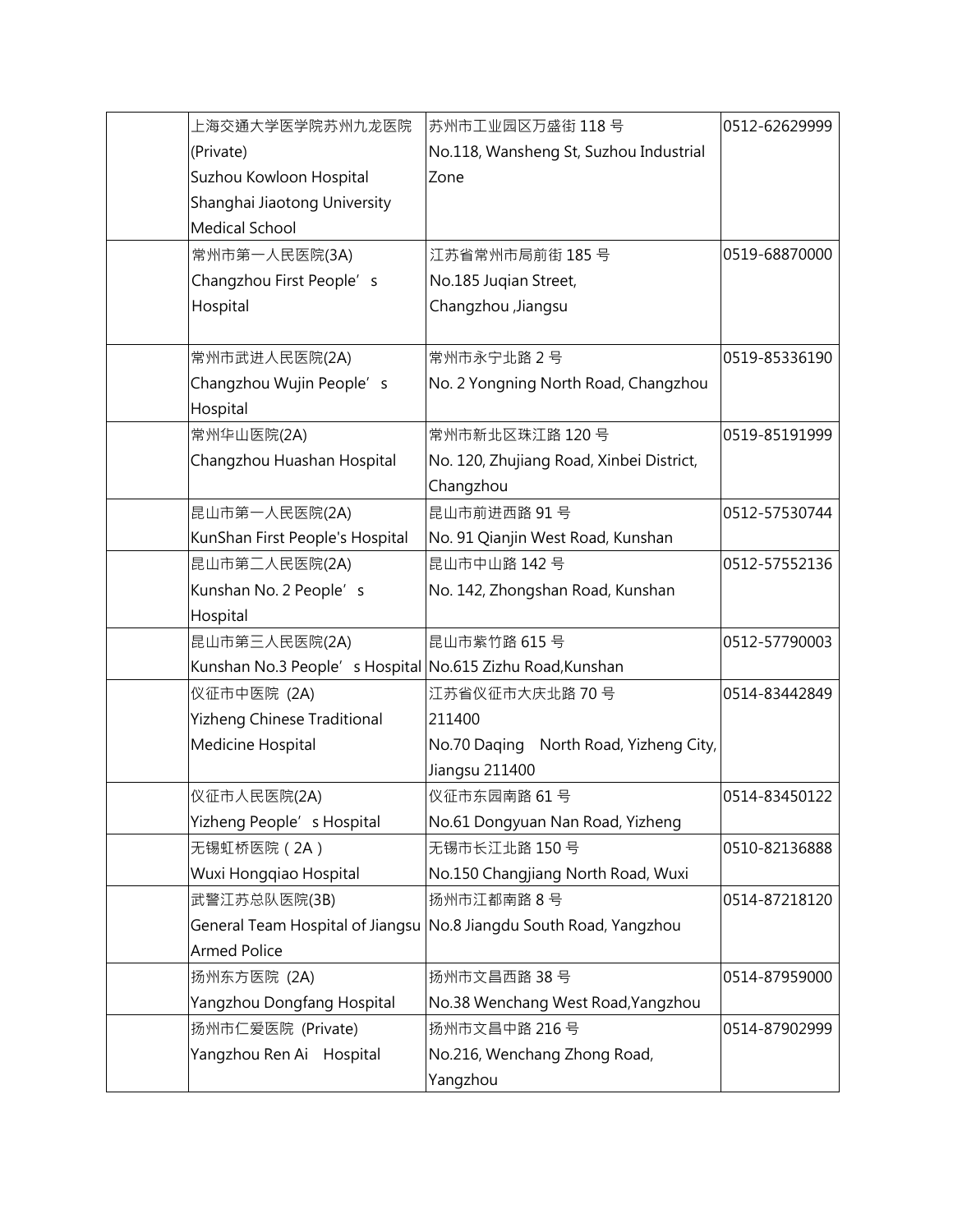| 吉林省      | 吉林大学中日联谊医院(3A)                                                 | 吉林省长春市仙台大街 126号                                                     | 0431-84995222 |
|----------|----------------------------------------------------------------|---------------------------------------------------------------------|---------------|
| Jilin    | The University of Jilin Zhong Ri                               | No.126 Xiantai Street, Changchun, Jilin                             |               |
|          | Lian Yi Hospital, Changchun                                    |                                                                     |               |
|          | 吉林市创伤医院(2A)                                                    | 吉林市松江东路 19号                                                         | 0432-62443477 |
|          | Traumatic Hospital of Jilin                                    | No.19 Songjiang East Road, Jilin                                    |               |
| 江西省      | 江西省人民医院(3A)                                                    | 南昌市爱国路 92号                                                          | 0791-86895506 |
| Jiangxi  | Jiangxi Provincial People Hospital No. 92 Aiguo Road, Nanchang |                                                                     |               |
| 辽宁省      | 大连市中心医院(3A)                                                    | 大连市沙河口区西南路 826号                                                     | 0411-84412001 |
| Liaoning | Dalian Central Hospital                                        | No. 826 Xinan Road, Shahekou District,                              |               |
|          |                                                                | Dalian                                                              |               |
|          | 大连医科大学附属第一医院(3A)                                               | 大连市中山路 222号                                                         | 0411-83634153 |
|          |                                                                | Dalian Medical College Affiliated No. 222, Zhongshan Road, Dalian   |               |
|          | <b>First Hospital</b>                                          |                                                                     |               |
|          | 大连大学附属中山医院 (3A)                                                | 大连市中山区解放街6号                                                         | 0411-62893015 |
|          | Affiliated Zhongshan Hospital of                               | No. 6, Jiefang Street, Zhongshan Distrcit,                          |               |
|          | Dalian University                                              | Dalian                                                              |               |
|          | 大连市友谊医院(3A)                                                    | 大连市中山区三八广场8号                                                        | 0411-82718822 |
|          | Dalian Friendship Hospital                                     | No. 8 Sanba Plaza, Zhongshan District,                              |               |
|          |                                                                | Dalian                                                              |               |
|          | 大连海港医院(2A)                                                     | 大连市中山区中南路 39号                                                       | 0411-82623831 |
|          | Dalian Port Hospital                                           | No.39 Zhongnan Road, Zhongshan                                      |               |
|          |                                                                | District, Dalian                                                    |               |
|          | 大连医科大学附属第二医院(3A)                                               | 大连市沙河口区中山路 467号                                                     | 0411-84671291 |
|          | Dalian Medicine University                                     | No. 467 Zhongshan Road, Shahekou                                    |               |
|          | <b>Affiliated Second Hospital</b>                              | District, Dalian                                                    |               |
|          | 大连市经济技术开发区医院(2A)                                               | 大连市开发区黄海西路 146号                                                     | 0411-87612445 |
|          | Dalian Economic Development                                    | No. 146, Huanghai West Road, Economic                               |               |
|          | Zone Hospital                                                  | & Technological Development Area,                                   |               |
|          |                                                                | Dalian                                                              |               |
|          | 中国医科大学附属盛京医院 (3A)                                              | 沈阳市和平区三好街 36 号                                                      | 024-96615     |
|          | Shengjing Hospital of China                                    | No.36 Sanhao Street, Heping District,                               |               |
|          | <b>Medical University</b>                                      | Shenyang                                                            |               |
|          | 中国医科大学附属盛京医院 (3A)                                              | 沈阳市铁西区滑翔路 39号                                                       | 024-96615     |
|          | Shengjing Hospital of China                                    | No.39 Huaxiang Road, Tiexi District,                                |               |
|          | <b>Medical University</b>                                      | Shenyang                                                            |               |
|          | 辽宁省人民医院 (3A)                                                   | 辽宁省沈阳市渖河区文艺路 33号                                                    | 024-24016114  |
|          |                                                                | The People's Hospital of Liaoning No.33 Wenyi Road Shenhe District, |               |
|          | Province                                                       | Shenyang                                                            |               |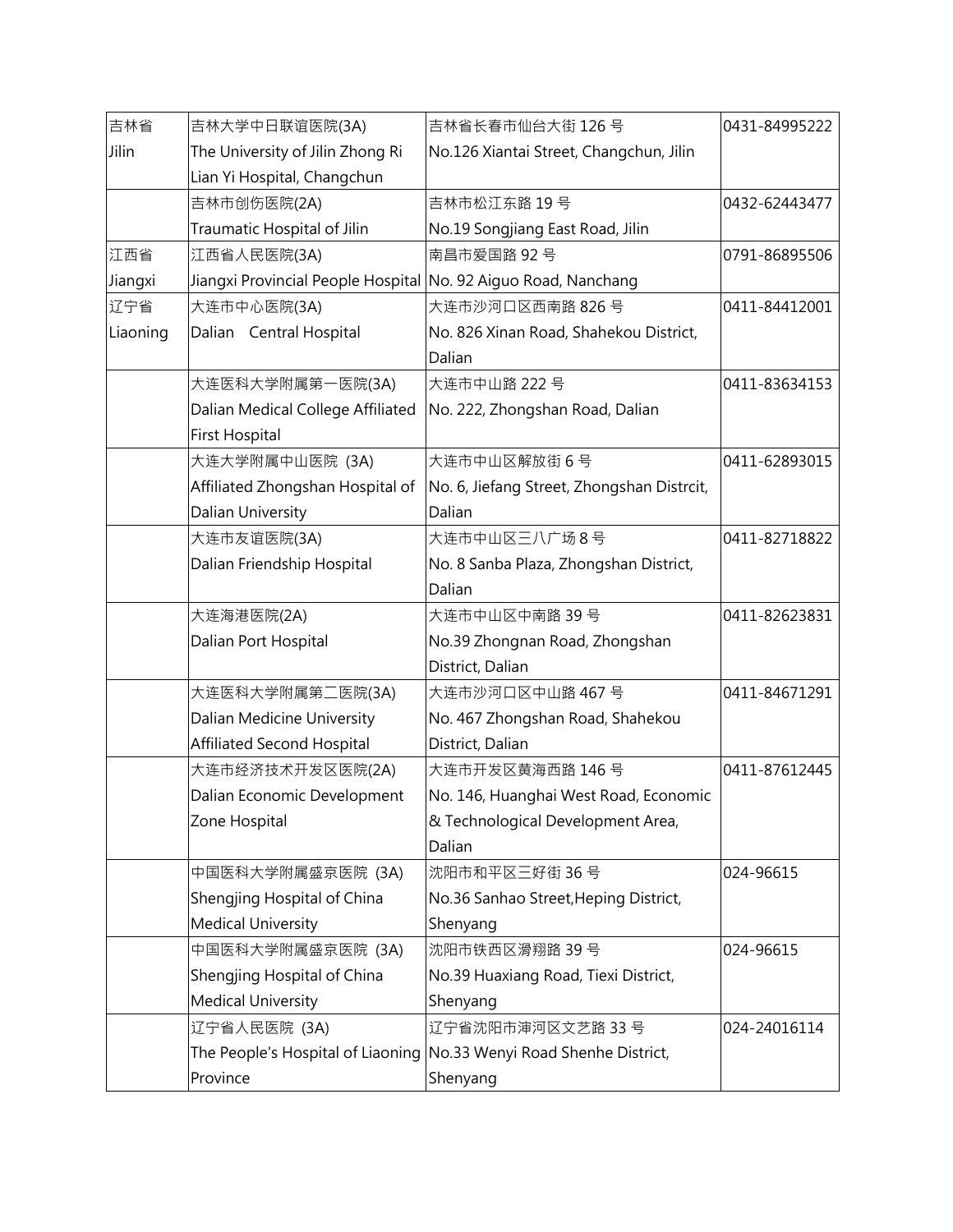|         | 辽宁省金秋医院(3A)                            | 沈阳市渖河区小南街 317号                                        | 024-24113438  |
|---------|----------------------------------------|-------------------------------------------------------|---------------|
|         | Liaoning Provincial Jinqiu<br>Hospital | No. 317 Xiaonan Street, Shenhe District,<br>Shengyang |               |
|         | 辽宁中医药大学附属医院(辽宁省中                       | 沈阳市皇姑区北陵大街 33号                                        | 024-31961114  |
|         |                                        |                                                       |               |
|         | 医院) (3A)                               | No.33, Beiling Street, Huanggu                        |               |
|         | Liaoning Province Chinese              | District, Shenyang                                    |               |
|         | Medicine Hospital                      |                                                       |               |
|         | 鞍钢铁东医院(3A)                             | 辽宁省鞍山市铁东区健身街3号                                        | 0412-6311220  |
|         | Angang Tiedong Hospital                | No. 3, Jianshen Street, Tiedong                       |               |
|         |                                        | District, Anshan                                      |               |
|         | 葫芦岛市连山区人民医院 (2A)                       | 葫芦岛市连山区连山大街 19号                                       | 0429-2600874  |
|         | Huludao Lianshan District              | No.19 Lianshan Street, Lianshan District,             |               |
|         | People's Hospital                      | Huludao                                               |               |
|         | 葫芦岛市中心医院(3A)                           | 葫芦岛市连山区连山大街 15号                                       | 0429-2138204  |
|         | Huludao Central Hospital               | No.15 Lianshan Street, Lianshan District,             |               |
|         |                                        | Huludao                                               |               |
|         | 中国人民解放军 313 医院(3A)                     | 葫芦岛市龙湾海滨路                                             | 0429-2736459  |
|         | People's Liberation Army               | Haibin Road, Huludao                                  |               |
|         | Hospital No.313 Military Hospital      |                                                       |               |
|         | 大连金石滩医院 (Private)                      | 大连金石滩旅游度假区金石滩青石路 99号                                  | $ 0411 -$     |
|         | Dalian Golden Pebble Beach             | No.99, Qingshi Road, Jinshitan, Dalian                | 87900218(DAY) |
|         | Hospital                               |                                                       | $/0411-$      |
|         |                                        |                                                       | 87900106      |
|         |                                        |                                                       | (NIGHT)       |
| 宁夏      | 银川市第一人民医院(3A)                          | 银川市利群西街 2 号                                           | 0951-6192235  |
| Ningxia | Yinchuan First People's Hospital       | No. 2 Liqun West Street, Yinchuan                     |               |
|         | 银川市第二人民医院 (2A)                         | 银川市 北京中路 684号                                         | 0951-3066041  |
|         | Yinchuan Second People's               | No.684, Beijing Middle Road, Yinchuan                 |               |
|         | Hospital                               |                                                       |               |
| 青海省     | 青海省人民医院(3A)                            | 青海省西宁市城东区共和路 2号                                       | 0971-8066332  |
| Qinghai | Qinghai Provincial People's            | No. 2 Gonghe Road, Chengdong District,                |               |
|         | Hospital                               | Xining, Qinghai                                       |               |
|         | 中国人民解放军第四陆军医院 (3A)                     | 青海省西宁市八一东路 67号                                        | 0971-6394235  |
|         | People's Liberation Army               | No. 67 Bayi Dong Road, Xining, Qinghai                |               |
|         | Hospital, the Fourth                   |                                                       |               |
|         | 格尔木市人民医院(2A)                           | 青海省格尔木市昆伦路 76号                                        | 0979-8490226  |
|         | Ge' ermu People's Hospital             | No. 76 Kunlun Road, Ge' ermu, Qinghai                 |               |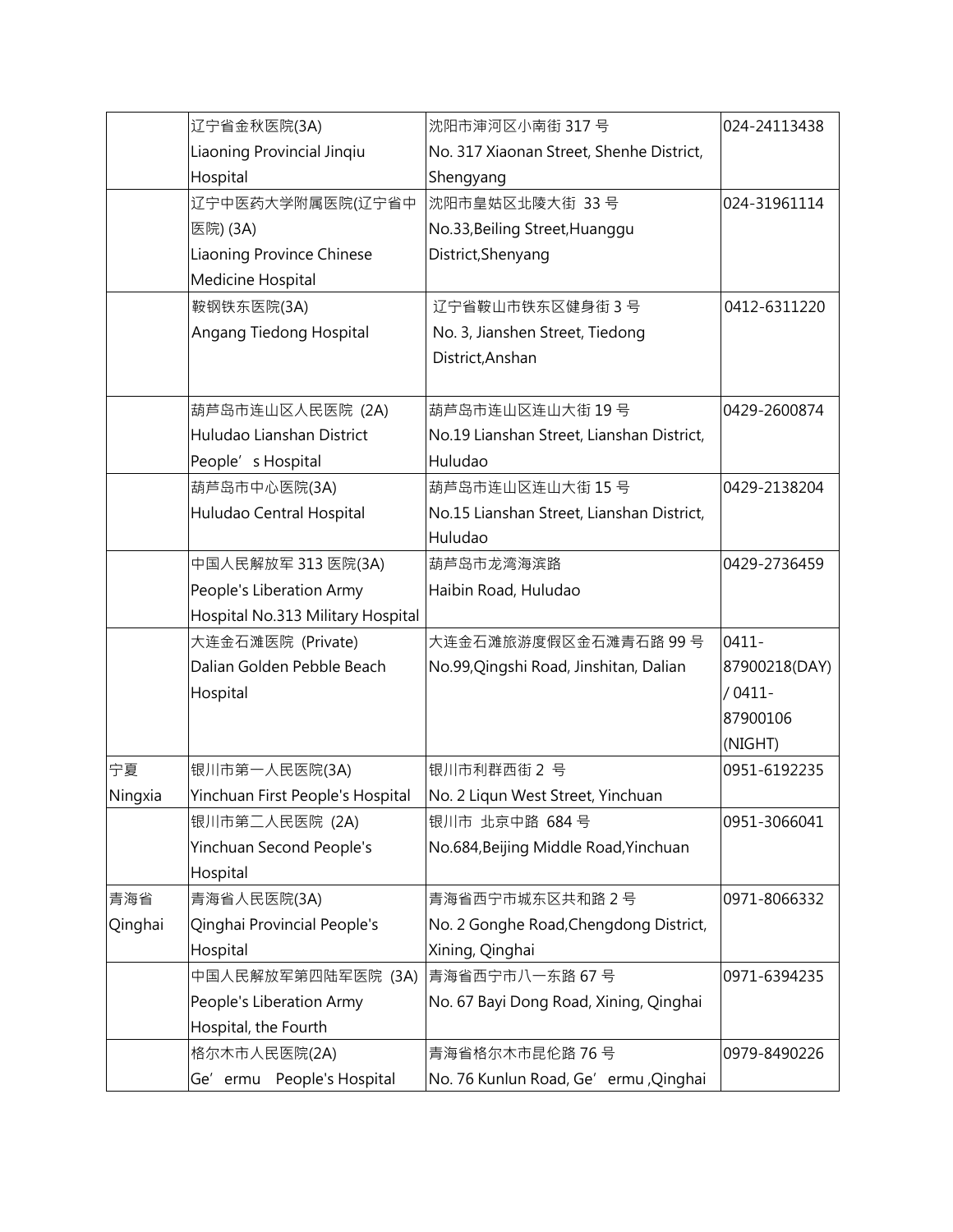| 山西省      | 山西医科大学第二医院(3A)                                                 | 山西省太原市五一路 382号                           | 0351-3074231  |
|----------|----------------------------------------------------------------|------------------------------------------|---------------|
| Shanxi   | Shanxi Medicine University                                     | No. 382 Wuyi Road, Taiyuan, Shanxi       |               |
|          | Second Hospital                                                |                                          |               |
|          | 中国人民解放军第二六四医院 (3A) 太原市迎泽区桥东街 30 号                              |                                          | 0351-4988014  |
|          | China Military No. 264 Hospital                                | No. 30 Qiaodong Street, Yingze District, |               |
|          |                                                                | Taiyuan, Shanxi                          |               |
| 陕西省      | 西京医院 (3A)                                                      | 西安市长乐西路 15号                              | 029-84775507  |
| Shaanxi  | Xijing Hospital                                                | No.15Changle West Road, Xi' an           |               |
|          | 长安医院 (2A)                                                      | 西安经济技术开发区文景路 17号                         | 029-86578000  |
|          | Chimerica Chang An Hospital                                    | Wen Jing Road No. 17, Economic           |               |
|          |                                                                | Development Area, Xian                   |               |
|          | 西安铁路医院(2A)                                                     | 西安市尚德路 173号                              | 029-82130527  |
|          | Xian Railway Hospital                                          | No.173 Shangde Road, Xian                |               |
|          | 西安电力中心医院(3A)                                                   | 西安市长缨东路 99号                              | 029-81004222  |
|          | Xian Electric Central Hospital                                 | No. 99, Changyingdong Road, Xian         |               |
| 山东省      | 山东省立医院(3A)                                                     | 济南市经五纬七路 324号                            | 0531-87938911 |
| Shandong | Shandong Provincial Hospital                                   | No.324 Jingwuweiqi Road, Ji'nan          |               |
|          | 济南市中心医院(3A)                                                    | 济南市解放路 105号                              | 0531-85695114 |
|          | Ji' nan Central Hospital                                       | No. 105, Jiefang Road, Ji' nan           |               |
|          | 山东省千佛山医院(3A)                                                   | 济南市经十路66号                                | 0531-82968900 |
|          | Shandong Qianfoshan Hospital                                   | No. 66 Jingshi Road, Ji'nan              |               |
|          | 青岛市市立医院东院 (3A)                                                 | 青岛市东海中路5号                                | 0532-85937600 |
|          | Qingdao Municipal Hospital(East) No.5 Donghai Zhonglu          |                                          |               |
|          | 青岛市市立医院西院 (3A)                                                 | 青岛市胶州路1号                                 | 0532-82827191 |
|          | Qingdao Municipal                                              | No 1, Jiaozhou Road, Qingdao             |               |
|          | Hospital(West)                                                 |                                          |               |
|          | 青岛市中心医院 (3A)                                                   | 山东省青岛市四流南路127号                           | 0532-84861717 |
|          | Qingdao Central Hospital                                       | No. 127, Siliunanlu, Qingdao, Shandong   |               |
|          | 青岛经济技术开发区第一人民医院                                                | 中国青岛开发区黄浦江路9号                            | 0532-86977120 |
|          | (3A)                                                           | No.9 Huang Pu River Road, Qing Dao       |               |
|          | Qingdao Economic &                                             | Technical Economic Development Area      |               |
|          | <b>Technological Development Area</b>                          |                                          |               |
|          | First People 's Hospital                                       |                                          |               |
|          | 青岛市人民医院(3A)                                                    | 青岛市德县路 17号                               | 0532-83742507 |
|          | Qingdao People's Hospital                                      | No.17 Dexian Road, Qingdao               |               |
|          | 青岛市第五人民医院(3A)                                                  | 山东省青岛市嘉祥路3号                              | 0532-82611800 |
|          | Qingdao No. 5 People's Hospital No. 3, Jiaxiang Road, Qingdao, |                                          |               |
|          |                                                                | Shangdong                                |               |
|          |                                                                |                                          |               |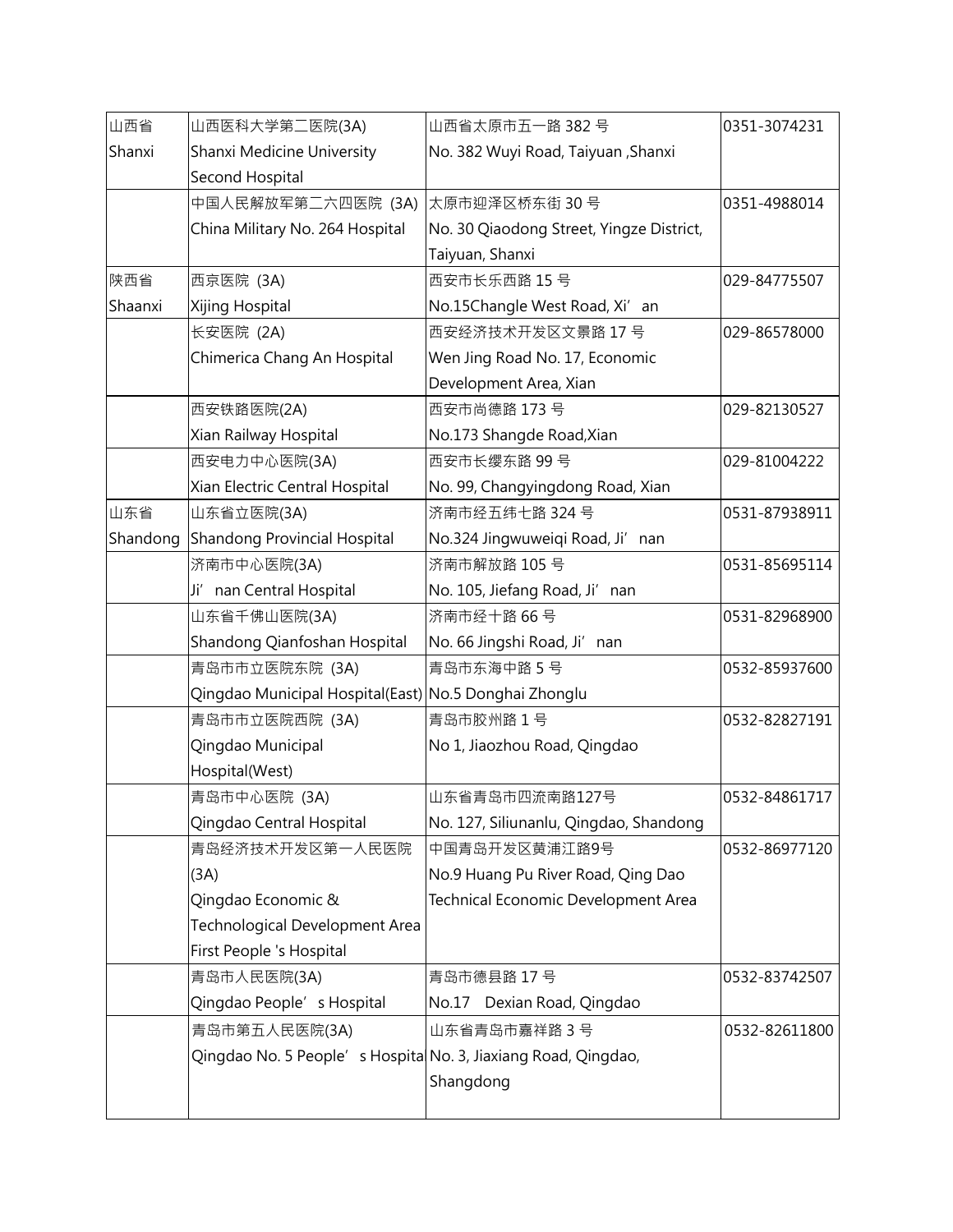|         | 青岛东方医院(2A)                                                   | 青岛市市泰州路 17号                               | 0532-85803000 |
|---------|--------------------------------------------------------------|-------------------------------------------|---------------|
|         | Qingdao East Hospital                                        | No.17 Taizhou Road, Qingdao               |               |
|         | 淄博第一医院(3B)                                                   | 淄博市博山区峨眉山东路4号                             | 0533-4250287  |
|         | Zibo First People's Hospital                                 | No. 4, Ermeishan East Road, Boshan        |               |
|         |                                                              | District, Zibo                            |               |
|         | 淄博市博山区医院(2A)                                                 | 淄博市博山区白虎山路 32号甲                           | 0533-4264012  |
|         | Zibo Boshan District Hospital                                | No.32 Baihushan Road, Boshan<br>District, |               |
|         |                                                              | Zibo                                      |               |
|         | 解放军第 148 医院(3A)                                              | 山东省淄博市周村区站北路 20号                          | 0533-6552007  |
|         | No.148 Hospital of PLA                                       | No.20 Zhanbei Road, Zhoucun District,     |               |
|         |                                                              | Zibo                                      |               |
|         | Yantai Affiliated Hospital of                                | 烟台市牟平区南华街 629号                            | 0535-4331120  |
|         | <b>Binzhou Medical University</b>                            | No.629, Nanhua Street, Muping District,   |               |
|         |                                                              | Yantai                                    |               |
|         | 潍坊市人民医院(3A)                                                  | 潍坊市奎文区广文街 151号                            | 0536-8290120  |
|         | Wei Fang People's Hospital                                   | No. 151 Guangwen Street, Kuiwen           |               |
|         |                                                              | District, Weifang                         |               |
|         | 山东省文登整骨医院(2A)                                                | 山东省文登市峰山路1号                               | 0631-8472004  |
|         | Shandong Wendeng Orthopedics No. 1, Fengshan Road, Wendeng   |                                           |               |
|         | Hospital                                                     |                                           |               |
|         |                                                              |                                           |               |
|         | 威海市中医院(3B)                                                   | 山东省威海市环翠区青岛北路 29号                         | 0631-5303112  |
|         | Weihai Traditional Chinese                                   | No. 29 Qingdao North Road, Huancui        |               |
|         | Medicine Hospital                                            | District, Weihai                          |               |
|         |                                                              |                                           |               |
|         | 解放军第 404 医院(3A)                                              | 山东省威海环翠区市宝泉路8号                            | 0631-5226321  |
|         | No. 404 Military Hospital                                    | No.8 Baoquan Road, Huancui District,      |               |
|         |                                                              | Weihai                                    |               |
|         | 青岛和睦家医院(Private)                                             | 青岛市崂山区香港东路 319号                           | 4008-919191   |
|         | Qingdao United Family Hospital No. 319, Hong Kong East Road, |                                           |               |
|         |                                                              | Laoshan District, Qingdao                 |               |
| 四川省     | 成都军区总医院(3A)                                                  | 四川省成都市天回镇                                 | 028-86570326  |
| Sichuan | Chengdu Jun Qu Hospital                                      | Tianhuizhen, Chengdu                      |               |
|         | 四川省医学科学院.四川省人民医院                                             | 四川省成都市一环路西二段 32号                          | 028-87394243  |
|         | (3A)                                                         | No.32, Yihuan Road, Xierduan,             |               |
|         | Sichuan Academy of Medical                                   | Chengdu, Sichuan                          |               |
|         | Sciences & Sichuan Provincial                                |                                           |               |
|         | People's Hospital                                            |                                           |               |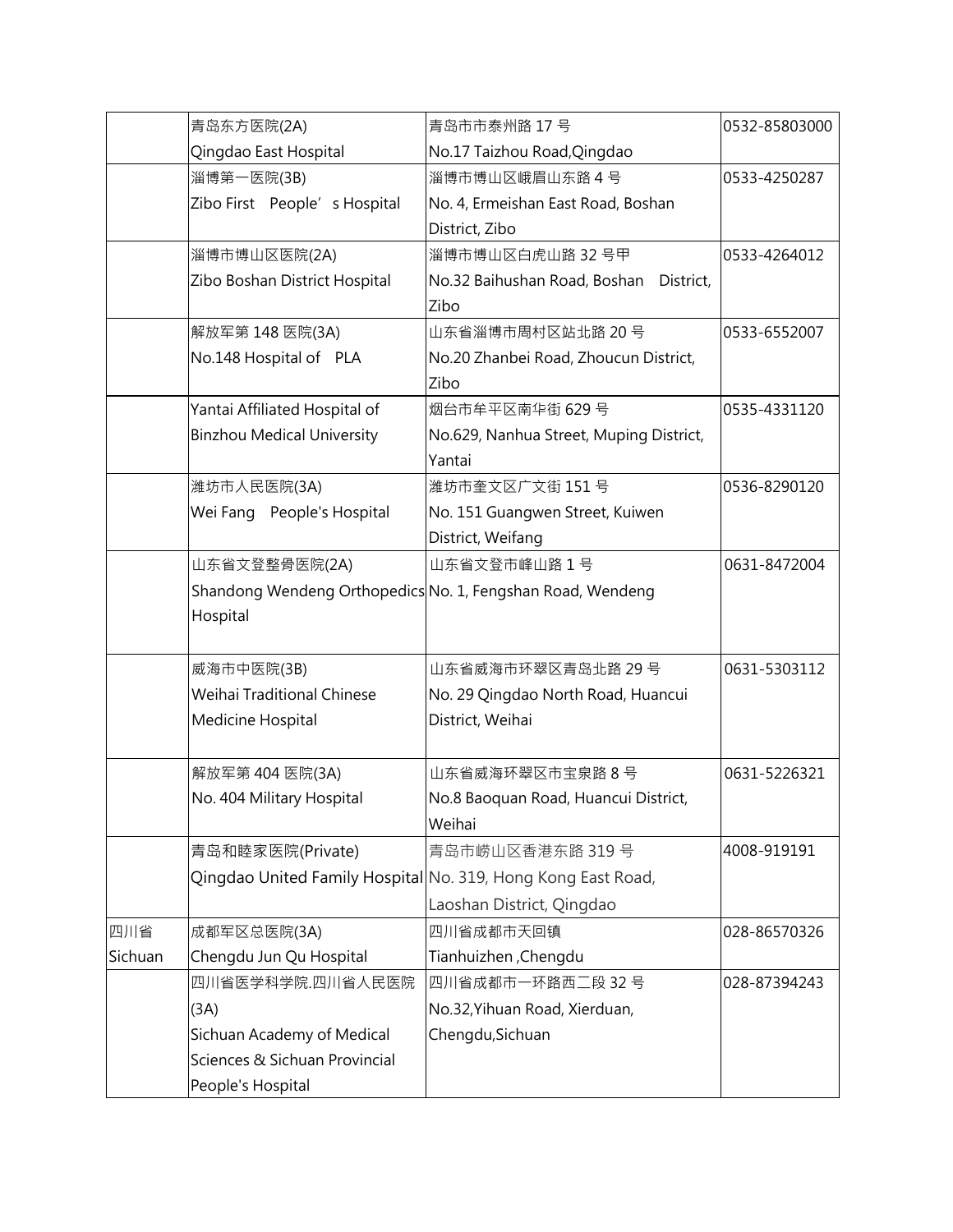|          | 四川大学华西医院 (3A)                            | 成都市国学巷 37号                              | 028-85422120 |
|----------|------------------------------------------|-----------------------------------------|--------------|
|          | Chengdu Huaxi Hospital                   | No. 37, Guoxuexiang, Chengdu            |              |
|          | 成都市西区医院(2A)                              | 成都市金牛区蜀汉路1号                             | 028-87565155 |
|          | Chengdu West District Hospital           | No.1 Shuhan Road, Jinniu District,      |              |
|          |                                          | Chengdu                                 |              |
|          | 成都市第三人民医院 (3A)                           | 成都市青龙街 82号                              | 028-86649831 |
|          | Chengdu The 3rd People's                 | No. 82, Qinglong Street, Chengdu        |              |
|          | Hospital                                 |                                         |              |
|          | 成都中国人民解放军 452 医院(3A)                     | 成都市锦江区工农院街 1号                           | 028-84512766 |
|          | Chengdu No.452 Military                  | No.1 Gongnongyuan Street, Jinjiang      |              |
|          | Hospital                                 | District, Chengdu                       |              |
|          | 成都恒博医院(2B)                               | 成都市金牛区营门口路 50号                          | 028-87712345 |
|          | Chengdu Hengbo Hospital                  | No.50 Yingmenkou Road, JinNiu District  |              |
|          |                                          | Chengdu                                 |              |
|          | 绵阳市中心医院 (3A)                             | 四川省绵阳市常家巷 12号                           | 0816-2222566 |
|          | Mianyang Central Hospital                | No.12 Changjiaxiang, Mianyang, Sichuan  |              |
| 西藏       | 西藏自治区人民医院(2A)                            | 拉萨市林廓北路 18号                             | 0891-6371322 |
| Tibet    | Tibet People's Hospital                  | No.18 Linkuo North Road, Lhasa          |              |
| 新疆       | 乌鲁木齐市友谊医院(3A)                            | 乌鲁木齐市胜利路 588号                           | 0991-8523556 |
| Xinjiang | Urumuqi Friendship Hospital              | No. 588 Sheng Li Lu, Urumuqi, Xinjiang, |              |
|          |                                          | China                                   |              |
|          | 新疆维吾尔自治区人民医院(3A)                         | 乌鲁木齐市天池路 91号                            | 0991-8562222 |
|          | Xinjiang Weiwuer Autonomous              | No. 91 Tian Chi Lu, Urumqi, Xinjiang,   |              |
|          | Region People's Hospital                 | China                                   |              |
|          | 吐鲁番市人民医院(2A)                             | 吐鲁番市高昌南路 146号                           | 0995-8522461 |
|          | Tulufan People' s Hospital               | No.146 Gao Chang Nan Lu, Tulufan Shi,   |              |
|          |                                          | Xinjiang, China                         |              |
| 云南省      | 云南省第二人民医院(3A)                            | 昆明市青年路 176号                             | 0871-5156650 |
| Yunnan   | Yunnan Province 2 <sup>nd</sup> People's | No.176 Qingnian Road, Kunming           |              |
|          | Hospital                                 |                                         |              |
|          | 昆明市第一人民医院(3A)                            | 昆明市青年路 504号                             | 0871-3188200 |
|          | Kunming First People's                   | No.504 Qingnian Road, Kunming           |              |
|          | Hospital                                 |                                         |              |
|          | 昆明市中医院(3A)                               | 昆明市东风东路 25号                             | 0871-3135802 |
|          | Kunming Traditional Chinese              | No. 25, Dongfeng East Road, Kunming     |              |
|          | Medicine Hospital                        |                                         |              |
|          | 西双版纳傣族自治州人民医院(2B)                        | 景洪市下关区嘎兰南路 17号                          | 0691-2147123 |
|          | Xishuangbanna Autonomous                 | No. 17, Galan South Road, Xiaguan       |              |
|          | Region People's Hospital                 | District, Jinghong, Yunnan              |              |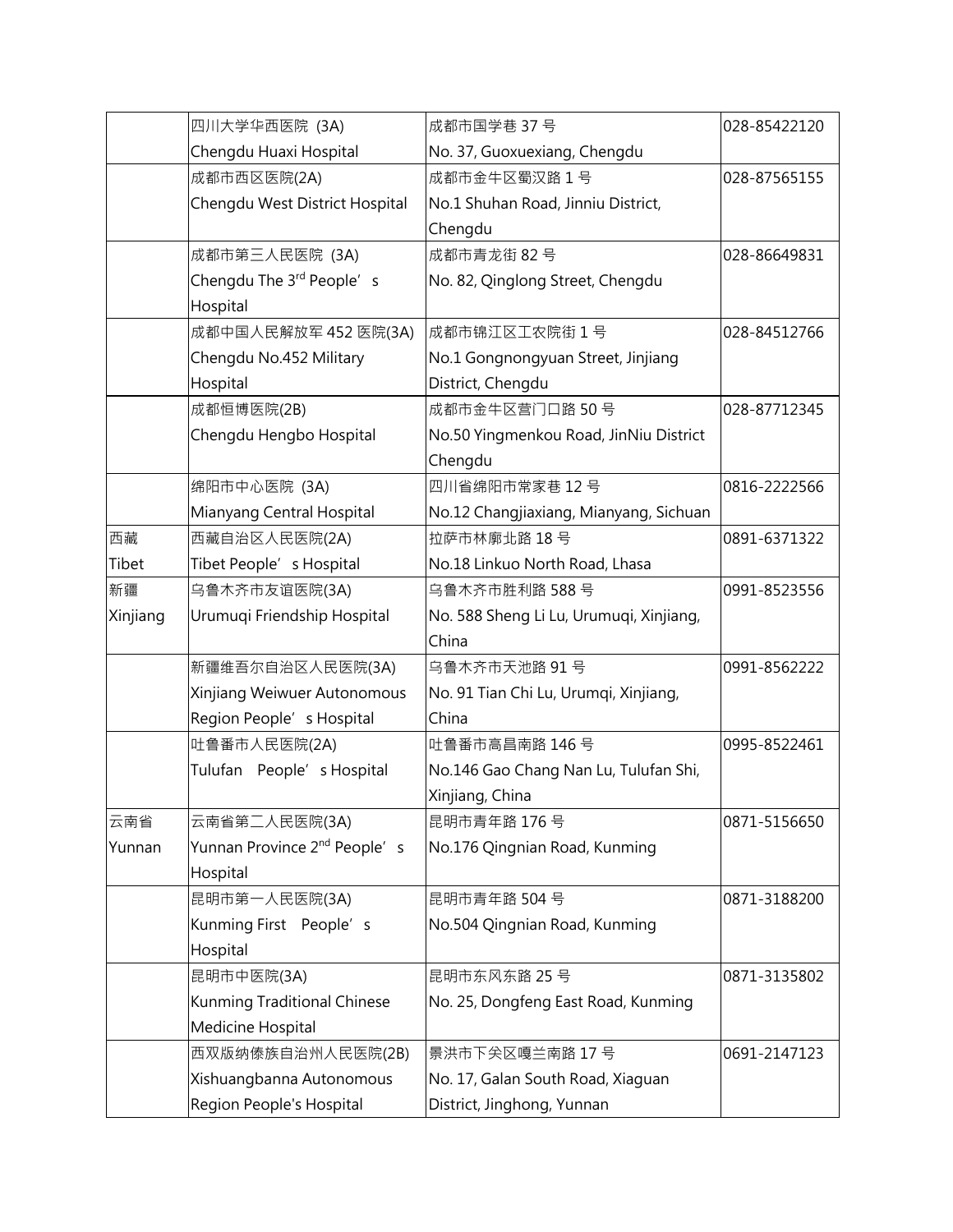|          | 大理白族自治州人民医院(2A)                  | 云南省大理市人民南路 122号                          | 0872-2161020  |
|----------|----------------------------------|------------------------------------------|---------------|
|          | Dali Bai Autonomous Region       | No. 122 Yinmin Nanlu, Dali Shi, Yunnan   |               |
|          | People's Hospital                | Province, China                          |               |
|          | 云南瑞奇德医院 (Private)                | 云南省昆明市北京延长线尚都国际大厦 1-3                    | 0871-65741988 |
|          | Richland International Hospital  | 层                                        |               |
|          |                                  | 1-3/F Shangdu Building, Yanchang         |               |
|          |                                  | Beijing Road, Kunming                    |               |
|          | 云南省丽江地区人民医院(3B)                  | 云南省丽江县大研镇福慧路 526号                        | 0888-5122335  |
|          | Yunnan Province Lijiang District | No. 526, Fuhui Road, Dayanzhen, Lijiang  |               |
|          | People's Hospital                |                                          |               |
| 浙江省      | 浙江大学医学院附属邵逸夫医院                   | 杭州市庆春东路 3 号                              | 0571-86090073 |
| Zhejiang | (3A)                             | No. 3 Qingchun East Road, Hangzhou       |               |
|          | Sir Run Run Shaw Hospital        |                                          |               |
|          | Affiliated with School of        |                                          |               |
|          | Medicine, Zhejiang University    |                                          |               |
|          | 宁波开发区中心医院(2B)                    | 宁波市北仑华山路 666号                            | 0574-86877151 |
|          | Ningbao Development Zone         | No. 666 Beilunhuashan Road, Ningbo       |               |
|          | Center Hospital                  |                                          |               |
|          | 浙江医院 (3A)                        | 浙江省杭州市灵隐路 12号                            | 0571-87987373 |
|          | Zhejiang Hospital                | No.12 Ling Yin Road, Hangzhou            |               |
|          | 嘉兴市中医院(2B)                       | 嘉兴市中山东路 1501号                            | 0573-82079137 |
|          | Jiaxing Hospital of T.C.M.       | No.1501 Zhongshan Dong Road, Jiaxing     |               |
|          | 嘉兴市第二医院(2B)                      | 嘉兴市环城北路 1518号                            | 0573-2080930  |
|          | Jiaxing No. 2 Hospital           | No. 1518, Huancheng North Road, Jiaxing  |               |
|          | 嘉兴武警医院 (3A)                      | 嘉兴市南湖区南湖路 16号                            | 0573-82855270 |
|          | Jiaxing Jiangnan Hospital        | No. 16 Nanhu Road, Nanhu District,       |               |
|          |                                  | Jiaxing                                  |               |
|          | 绍兴文理学院医学院附属医院(3A)                | 绍兴市中兴北路 310号                             | 0575-88619919 |
|          | Shaoxing Wenli Medical College   | No.310 Zhongxing North Road, Shaoxing    |               |
|          | <b>Affiliated Hospital</b>       |                                          |               |
|          | 绍兴市人民医院(2A)                      | 绍兴市东街路 61号                               | 0575-88228888 |
|          | Shaoxing People's Hospital       | No. 61 Dongjie Road, Shaoxing            |               |
|          | 杭州爱德医院国际部                        | 杭州市下城区东新路 509号                           | 0571-85317111 |
|          | Aidhospital Hangzhou             | No. 509 DongXin Road, XiaCheng District, |               |
|          |                                  | Hangzhou City                            |               |
|          |                                  |                                          |               |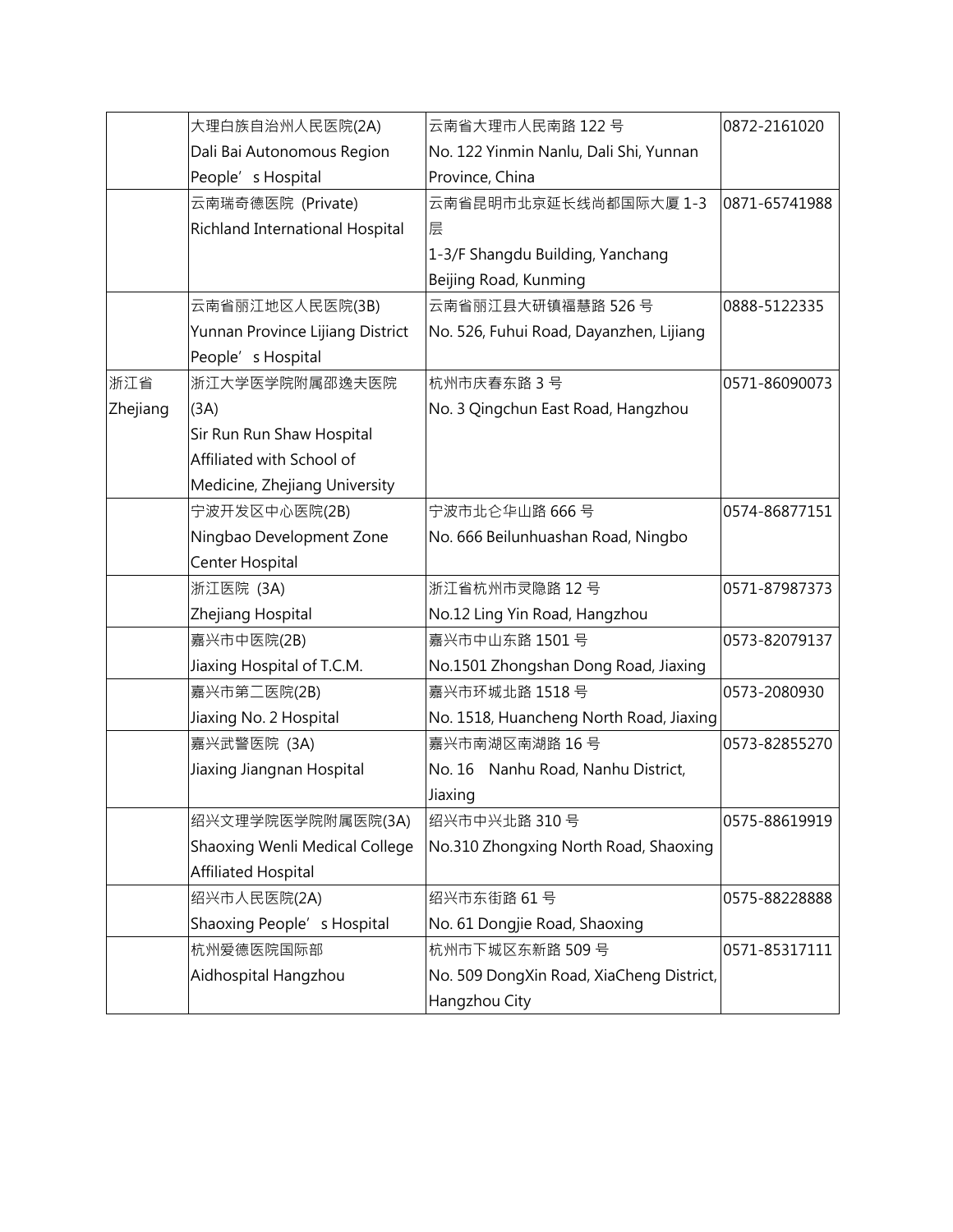|        | 浙江大學醫學院附屬第二醫院國際 浙江杭州市解放路 88号                 |                                         | 0571-87783777 |
|--------|----------------------------------------------|-----------------------------------------|---------------|
|        | 醫學部(3A)                                      | No.88 Jiefang Road Hangzhou             |               |
|        | The Second Affiliated Hospital               |                                         |               |
|        | Zhejiang University School of                |                                         |               |
|        | Medicine-International Medicine              |                                         |               |
|        | Department                                   |                                         |               |
| 海南省    | 海南省人民医院(3A)                                  | 海口市秀英区秀华路 19号                           | 0898-68642548 |
| Hainan | Hainan Provincial People's                   | No. 19 Xiuhua Road, Xiuying District,   |               |
|        | Hospital                                     | Haikou                                  |               |
|        | 海南省第三人民医院(3A)                                | 三亚市解放四路 146号                            | 0898-88290120 |
|        | Hainan Province 3rd People's                 | No. 146 Jiefangsi Road, Sanya           |               |
|        | Hospital                                     |                                         |               |
|        | 海口市人民医院(3A)                                  | 海口市人民大道 43号                             | 0898-66151001 |
|        | Haikou People' s Hospital                    | No. 43 Renmin Road, Haikou              |               |
|        | 三亚市农垦医院(3A)                                  | 三亚市解放四路                                 | 0898-88290120 |
|        | Hainan Nongken Sanya Hospital                | Jiefang Si Road, Sanya                  |               |
| 河北省    | 河北省人民医院(3A)                                  | 石家庄市新华区和平西路 348号                        | 0311-85989696 |
| Hebei  | Hebei General Hospital                       | No. 348 Heping West Road, Xinhua        |               |
|        |                                              | District, Shijiazhuang                  |               |
|        | 河北医科大学第四医院(3A)                               | 石家庄市健康路 12号                             | 0311-86095588 |
|        | Hebei Medical University The 4 <sup>th</sup> | No. 12 Jiankang Road, Shijiazhuang      |               |
|        | Hospital                                     |                                         |               |
|        | 河北医科大学第二医院 (3A)                              | 河北省石家庄市和平西路 215号                        | 0311-87046901 |
|        | Hebei Medical University Second              | No.215 Heping West Road, Shijiazhuang,  |               |
|        | Hospital                                     | Hebei                                   |               |
|        | 石家庄市第一医院(3A)                                 | 石家庄市范西路 36号                             | 0311-86919000 |
|        | Shijiazhuang First Hospital                  | No. 36 Fanxi Road, Shijiazhuang         |               |
|        | 华北煤炭医学院附属医院(3A)                              | 唐山市路北区建设南路 73号                          | 0315-3725120  |
|        | Hua Bei Mei Tan College's                    | No. 73 Jianshenan Road, Lubei District, |               |
|        | Affiliated Hospital                          | Tangshan                                |               |
|        | 唐山市工人医院(3A)                                  | 唐山市路北区文化路 27号                           | 0315-2821821  |
|        | Tangshan Worker's<br>Hospital                | No.27 Wenhua Road, Lubei District,      |               |
|        |                                              | Tangshan                                |               |
|        | 承德市中心医院(3A)                                  | 承德市西大街路北 11号                            | 0314-2022909  |
|        | Chengde Central Hospital                     | No.11 Dajielubei, Chengde               |               |
|        | 邯郸市中心医院(3A)                                  | 邯郸市邯山区中华南大街 15号                         | 0310-2118120  |
|        | Handan Central Hospital                      | No. 15 Zhonghua South Street, Hanshan   |               |
|        |                                              | District, Handan                        |               |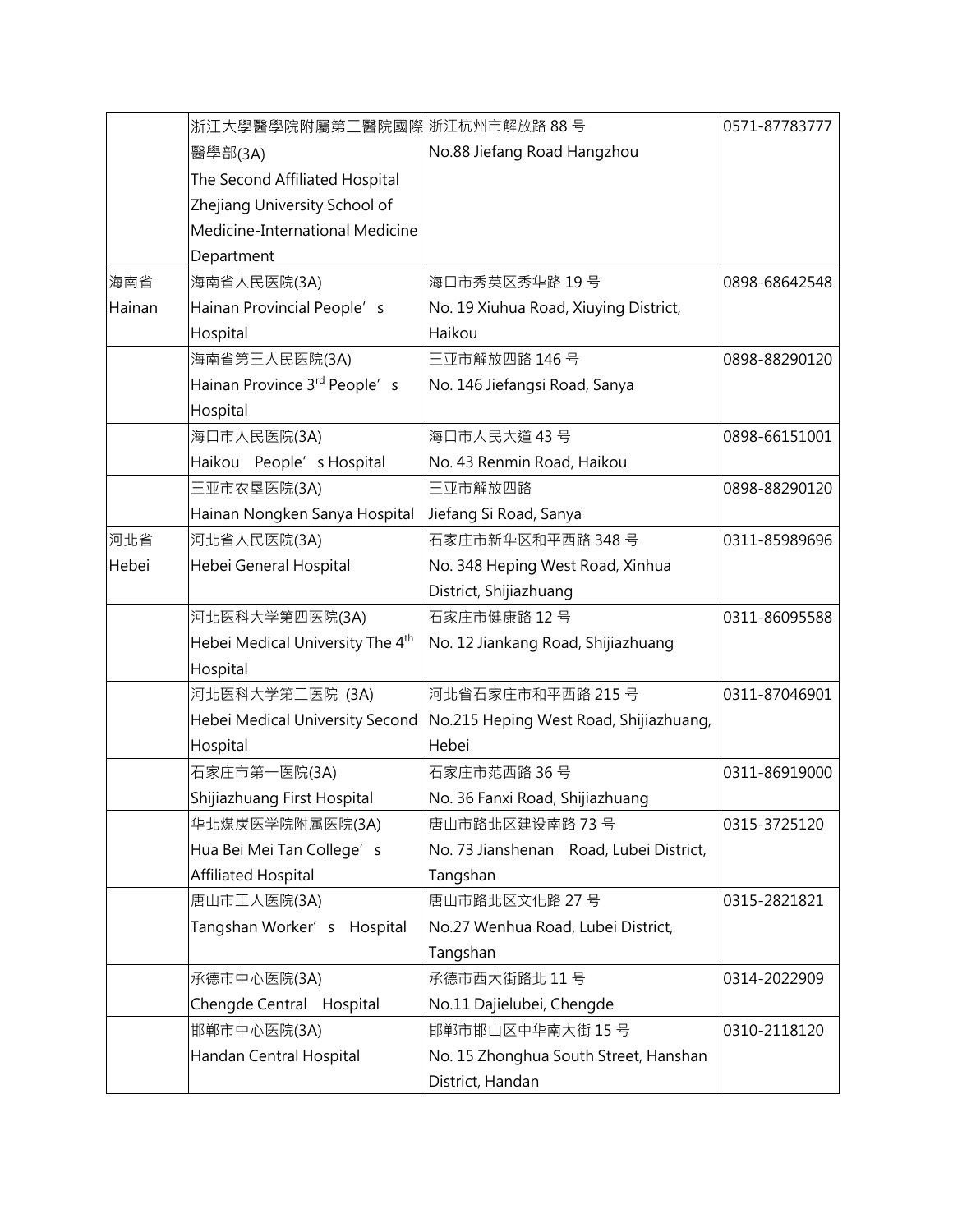|         | 廊坊市人民医院(3A)                                                    | 廊坊市新华路 37号                                                          | 0316-2013273  |
|---------|----------------------------------------------------------------|---------------------------------------------------------------------|---------------|
|         | Langfang People's Hospital                                     | No. 37 Xinhua Road, Langfang                                        |               |
|         | 邢台市人民医院(3A)                                                    | 邢台市桥东区红星街 16号                                                       | 0319-3029595  |
|         | Xingtai People' s Hospital                                     | No.16 Hongxing Street, Qiaodong                                     |               |
|         |                                                                | District, Xingtai                                                   |               |
|         | 哈励逊国际和平医院(3A)                                                  | 衡水市人民中路 2 号                                                         | 0318-2181234  |
|         | <b>Harrison International Peace</b>                            | No.2 Renmin Middle Road, Henshui                                    |               |
|         | Hospital                                                       |                                                                     |               |
| 河南省     | 河南省人民医院(3A)                                                    | 郑州市金水区纬五路 7号                                                        | 0371-65580014 |
| Henan   | Henan Provincial People's                                      | No.7 Weiwu Road, Jinshui District,                                  |               |
|         | Hospital                                                       | Zhengzhou                                                           |               |
|         | 河南大学淮河医院 (3A)                                                  | 开封市包公湖北路8号                                                          | 0378-3999999  |
|         |                                                                | Henan University Huaihe Hospital No. 8, Baogonghu North Rd, Kaifeng |               |
|         | 郑州大学第一附属医院(3A)                                                 | 郑州市二七区建设东路 1 号                                                      | 0371-66913114 |
|         | The First Affiliated Hospital of                               | No.1 Jianshe East Road, Erqi District,                              |               |
|         | Zhengzhou University                                           | Zhengzhou                                                           |               |
|         | 焦作市第二人民医院(3A)                                                  | 焦作市民主南路 17号                                                         | 0391-2620120  |
|         | The Second People's Hospital                                   | No.17 Minzhu South Road, Jiaozuo                                    |               |
|         | of Jiao Zuo                                                    |                                                                     |               |
|         | 河南省洛阳正骨医院(3A)                                                  | 洛阳市启明南路 82号                                                         | 0379-63546511 |
|         | Luoyang Orthopedic-                                            | No. 82, Qi Ming Nan Lu, Luoyang Shi,                                |               |
|         | Traumatological Hospital                                       | Henan                                                               |               |
|         | 南阳市中心医院(3A)                                                    | 南阳市工农路 312号                                                         | 0377-63200114 |
|         | Nanyang City Center Hospital                                   | No. 312 Gongnong Road, Nanyang                                      |               |
|         | 濮阳市人民医院(3A)                                                    | 濮阳市胜利西路 189号                                                        | 0393-4402754  |
|         | People's Hospital of Puyang                                    | No. 189 Shenli West Road, Puyang                                    |               |
|         | 平顶山市第一人民医院(3A)                                                 | 平顶山市卫东区优越路 117号                                                     | 0375-3399120  |
|         | Pingdingshan People's Hospital                                 | No.117 Youyue Road, Weidong District,                               |               |
|         | No. 1                                                          | Pingdingshan                                                        |               |
| 贵州省     | 贵州省人民医院(3A)                                                    | 贵阳市中心东路 83号                                                         | 0851-5922979  |
| Guizhou | Guizhou Provincial People;s                                    | No. 83 Zhongshan East Road, Guiyang                                 |               |
|         | Hospital                                                       |                                                                     |               |
|         | 贵阳医学院附属医院 (3A)                                                 | 贵阳市贵医街 28号                                                          | 0851-6855119  |
|         | The Affliated Hospital of Guiyang No. 28 Guiyi Street, Guiyang |                                                                     |               |
|         | <b>Medical College</b>                                         |                                                                     |               |

● The gradings of the hospitals are classified by the Ministry of Health of the People's Republic of China. The grading will be changed from time to time by the Ministry of Health of the People's Republic of China *without any prior notice.*